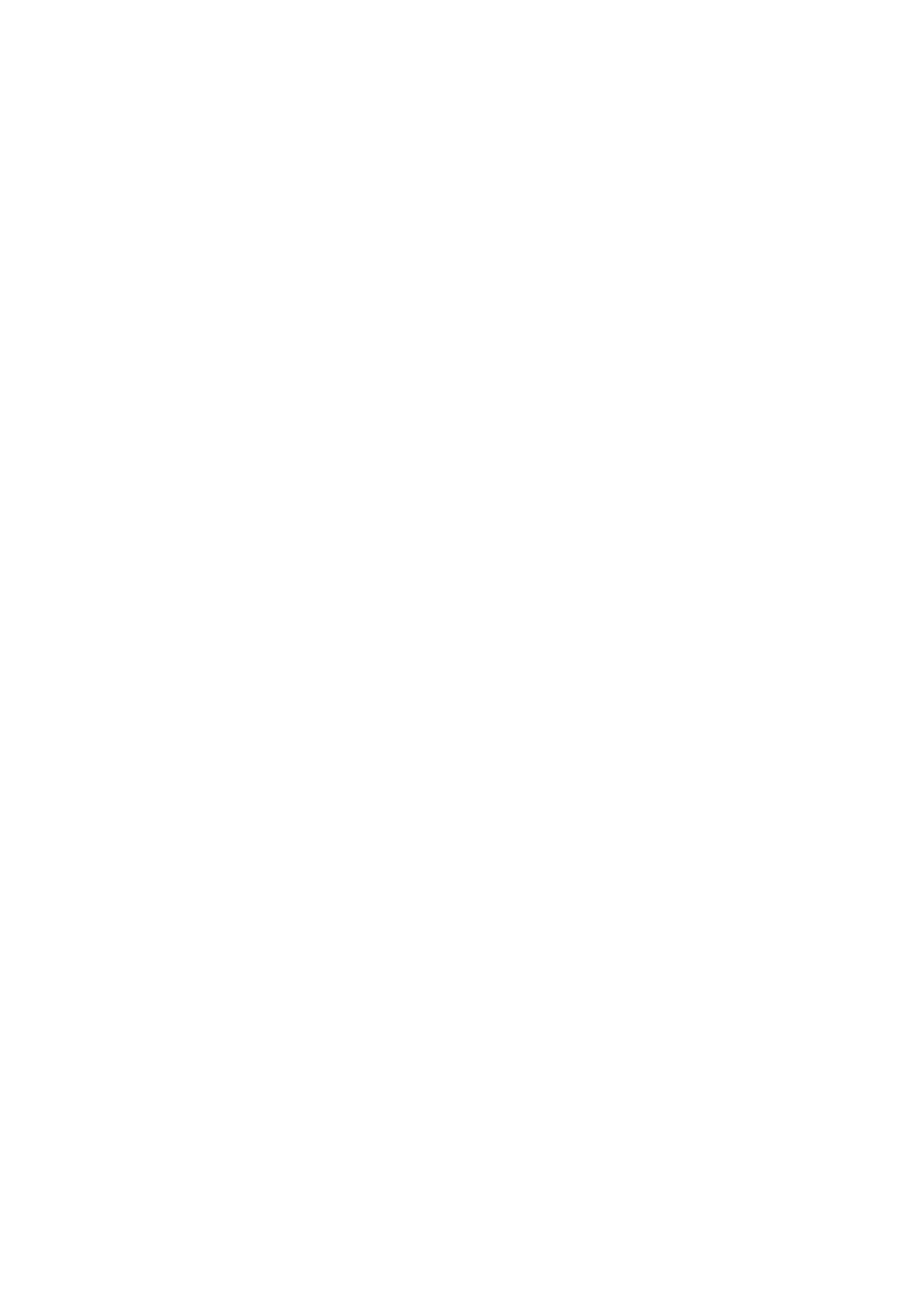# UNITED STATES OF AMERICA **FEDERAL LABOR RELATIONS AUTHORITY**

 Office of Administrative Law Judges Washington, D.C. 20424-0001

MEMORANDUM DATE: December 12, 2001

TO: The Federal Labor Relations Authority

FROM: RICHARD A. PEARSON Administrative Law Judge

SUBJECT: U.S. DEPARTMENT OF THE INTERIOR BUREAU OF INDIAN AFFAIRS SOUTHWESTERN INDIAN POLYTECHNIC INSTITUTE ALBUQUERQUE, NEW MEXICO

Respondent

and Case No. DA-

CA-01-0120

INDIAN EDUCATORS FEDERATION LOCAL 4524

Charging Party

Pursuant to section 2423.34(b) of the Rules and Regulations, 5 C.F.R. § 2423.34(b), I am hereby transferring the above case to the Authority. Enclosed are copies of my Decision, the service sheet, and the transmittal form sent to the parties. Also enclosed are the transcripts, exhibits and any briefs filed by the parties.

Enclosures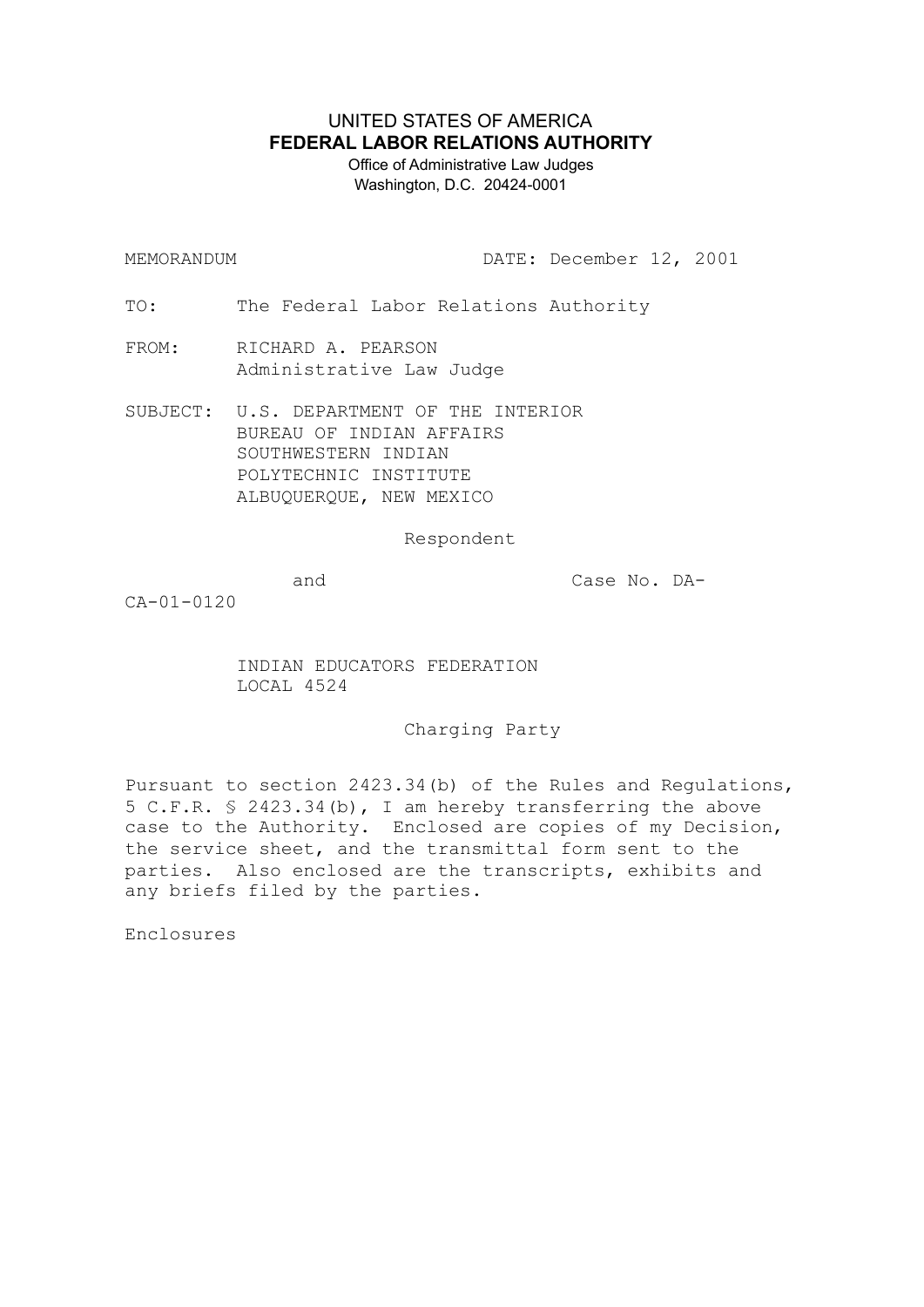## **FEDERAL LABOR RELATIONS AUTHORITY**

Office of Administrative Law Judges Washington, D.C. **OALJ** 

 $02 - 12$ 

| U.S. DEPARTMENT OF THE INTERIOR |                          |
|---------------------------------|--------------------------|
| BUREAU OF INDIAN AFFAIRS        |                          |
| SOUTHWESTERN INDIAN             |                          |
| POLYTECHNIC INSTITUTE           |                          |
| ALBUQUERQUE, NEW MEXICO         |                          |
|                                 |                          |
| Respondent                      |                          |
| and                             | Case No. $DA-CA-01-0120$ |
|                                 |                          |
| INDIAN EDUCATORS FEDERATION     |                          |
| LOCAL 4524                      |                          |
|                                 |                          |
| Charging Party                  |                          |
|                                 |                          |

- Melissa McIntosh, Esquire For the General Counsel
- Beatrice Chester, Esquire For the Respondent
- Bernadette Rolfs For the Charging Party
- Before: RICHARD A. PEARSON Administrative Law Judge

### **DECISION**

On February 28, 2001, the General Counsel of the Federal Labor Relations Authority, by the Regional Director of its Dallas Region, issued an unfair labor practice complaint, alleging that the U.S. Department of the Interior, Bureau of Indian Affairs, Southwestern Indian Polytechnic Institute, Albuquerque, New Mexico (the Respondent) violated section 7116(a)(1) and (5) of the Federal Service Labor-Management Relations Statute (the Statute) by implementing a new personnel policy without providing the Charging Party notice and an opportunity to bargain to the extent required by the Statute. The Respondent filed an answer to the complaint, which denied committing any unfair labor practice.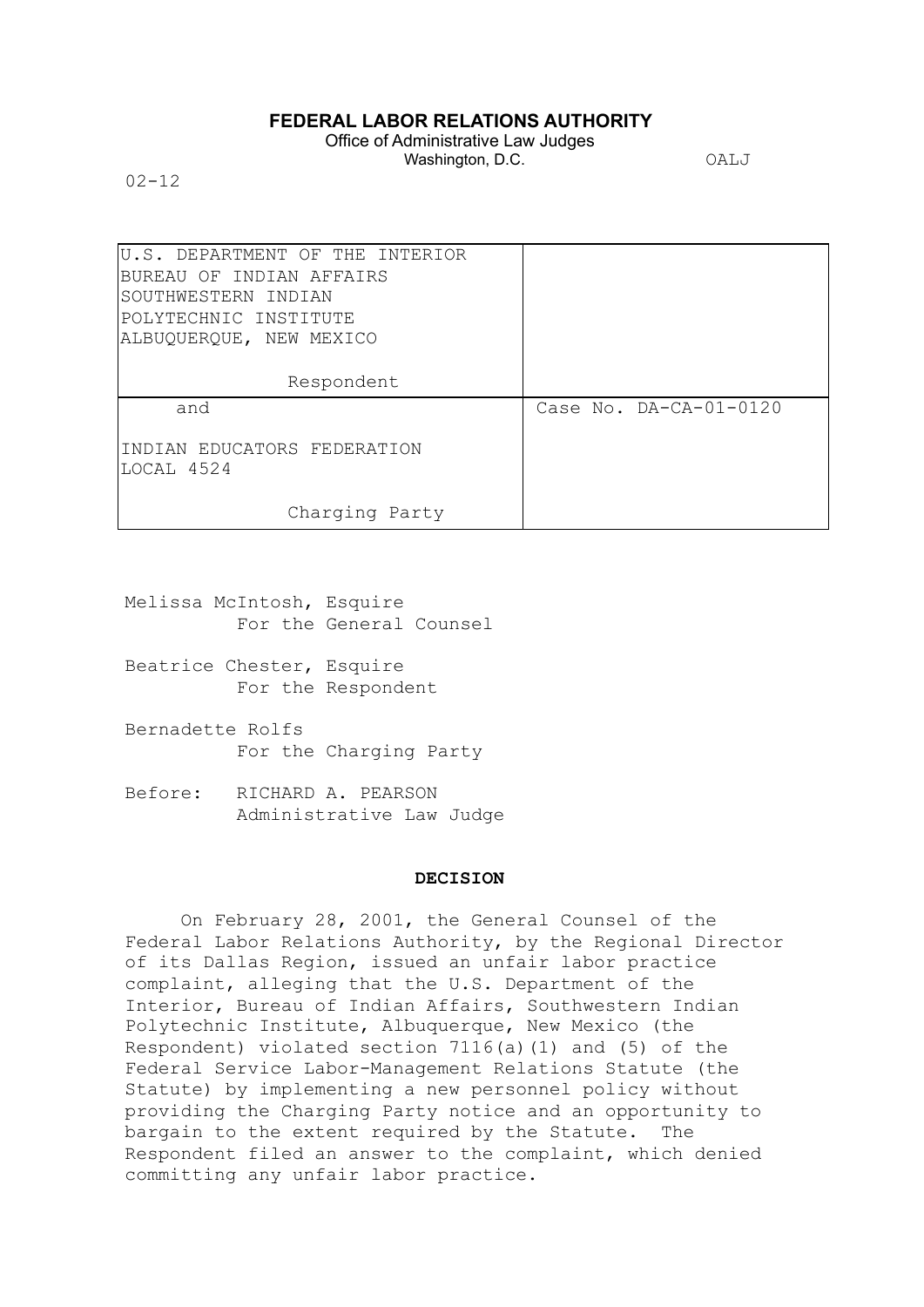A hearing on this matter was held in Albuquerque, New Mexico, on May 8 and 9, 2001, at which all parties were represented and afforded the opportunity to be heard, to introduce evidence, to examine and cross-examine witnesses, and to submit post-hearing briefs. The General Counsel and the Respondent filed briefs, which I have fully considered.

Based on the entire record, including my observation of the witnesses and their demeanor, I make the following findings of fact, conclusions of law, and recommendations.

#### **FINDINGS OF FACT**

#### *Background*

Southwestern Indian Polytechnic Institute (SIPI), a national two-year college located in Albuquerque, New Mexico, is one of two federally owned and operated Indian colleges in the United States.1 SIPI is funded by the Department of the Interior, Bureau of Indian Affairs (BIA), Office of Indian Education Programs (OIEP). In order to attend SIPI, a student must be a tribal member or have at least one-fourth degree Indian blood.

Indian Educators Federation, Local 4524 (the Charging Party or the Union) represents employees at SIPI who are included in two bargaining units for which Indian Educators Federation (IEF) holds exclusive recognition. One unit includes professional education employees in the 1710 series at SIPI. The other unit includes non-professional general schedule and wage grade employees at SIPI.2 At the time of the alleged violation in this case, the former unit was covered by a collective bargaining agreement (CBA) between the Department of the Interior, Bureau of Indian Affairs, Albuquerque and Navajo Areas and the National Council of Bureau of Indian Affairs Educators (NCBIAE), that had been in effect since 1991.3 As to the latter unit, the parties view a collective bargaining agreement between BIA and NFFE  $\overline{1}$ 

The other federally owned and operated Indian College is Haskell Indian Nations University (Haskell), a four-year institution that is located in Lawrence, Kansas. 2

IEF was certified as exclusive representative for this bargaining unit in March 2000 after defeating the former exclusive representative, National Federation of Federal Employees (NFFE), in a representation election. 3

Subsequent to the execution of the 1991 agreement, NCBIAE changed its name to IEF.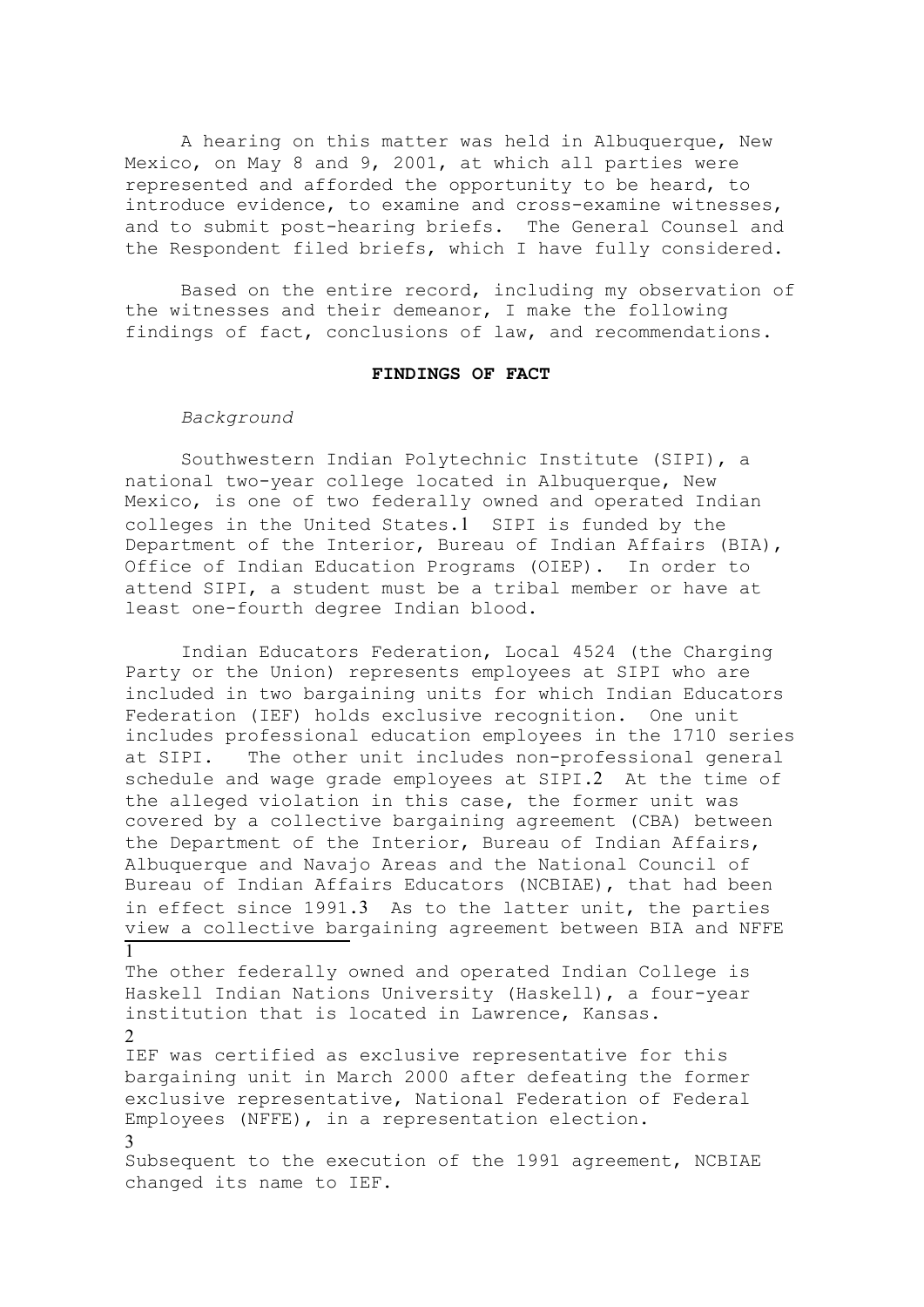as continuing in effect and applicable to the employees in that unit. There are a total of approximately 80 bargaining unit employees at SIPI.

*Authorization to develop an alternative personnel system*

According to Dr. Carolyn Elgin, the president of SIPI, management of SIPI and Haskell came to believe that aspects of the civil service personnel system were incompatible with the needs of higher education institutions. In the early 1990's the two colleges began lobbying efforts to obtain authorization to establish a personnel system better tailored to their unique needs. These efforts bore fruit when, on October 31, 1998, the Haskell Indian Nations University and Southwestern Indian Polytechnic Institute Administrative Systems Act of 1998 (the Act) was signed into law.4 The Act authorized Haskell and SIPI to conduct a 5 year demonstration project to test the feasibility and desirability of alternative personnel systems designed to meet their specific needs. In explaining the need for the legislation that became the Act, the reporting congressional committee pointed to difficulties that SIPI and Haskell experienced in recruiting faculty, and it attributed these difficulties to working within the confines of civil service law. *See* H.R. Rep. No. 105-700, pt. 1, at 2-4 (1998) (Respondent's Exhibit 2).

The Act requires that any demonstration project commence within 2 years after the date of its enactment. Section 4(d)(1). It exempts such demonstration projects from the provisions of title 5 of the U.S. Code and any

```
4
```
This Act is also known as Public Law 105-337 and is codified as a note at 25 U.S.C. § 3731.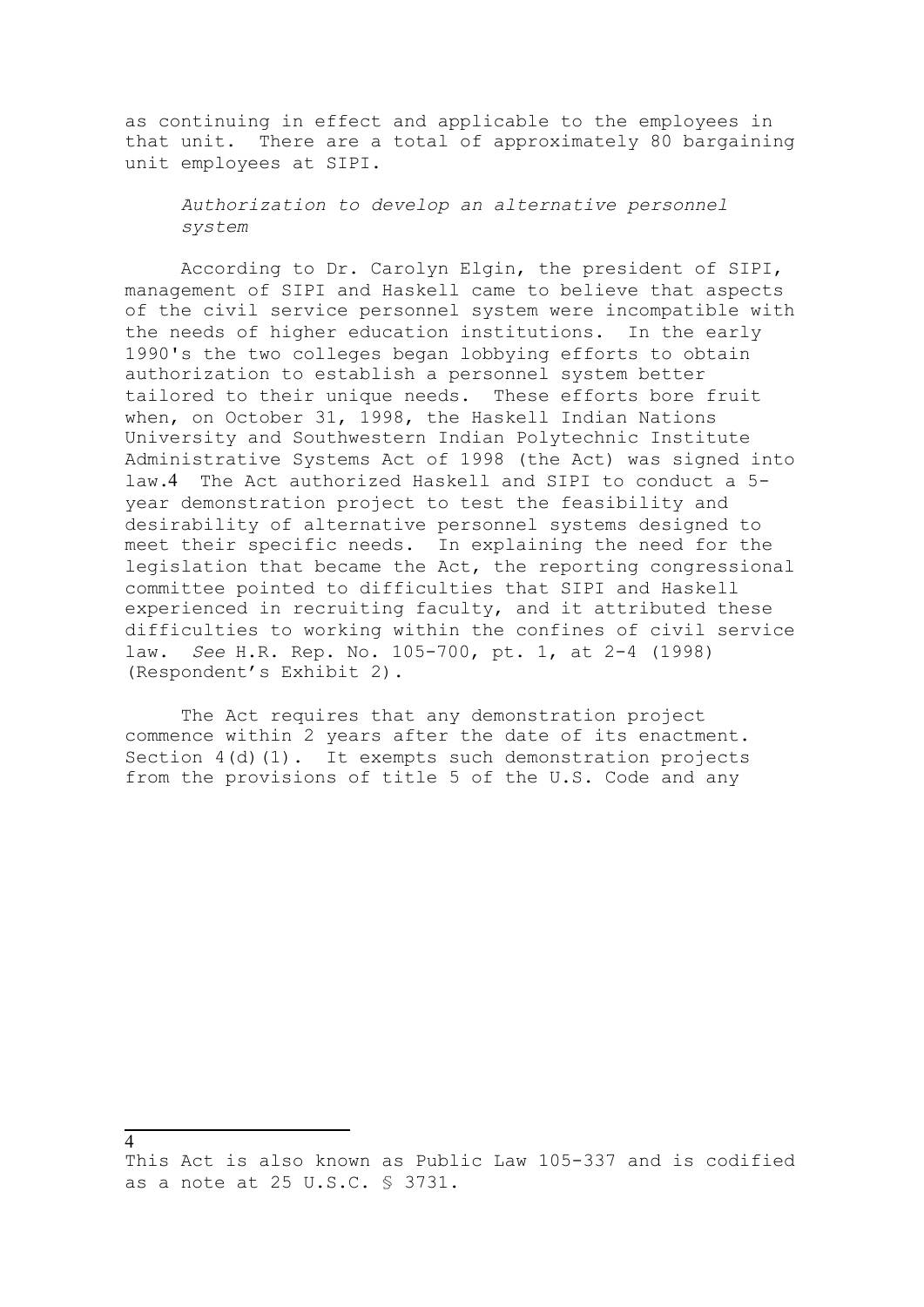rules or regulations prescribed under that title.5 The Act also requires that before commencing a demonstration project, the president of the college involved will develop a plan for the project that, among other things, cites any provision of law, rule or regulation that would prohibit the conducting of the project if not waived and publish the plan

Section 4(a) of the Act provides, in relevant part:

 $\overline{5}$ 

Each institution . . . may conduct a demonstration project in accordance with the provisions of this Act. The conducting of any such demonstration project shall not be limited by any lack of specific authority under title 5, United States Code, to take the action contemplated, or by any provision of such title or any rule or regulation prescribed under such title which is inconsistent with the action, including any provision of law, rule, or regulation relating to–

. . . (3) the methods of assigning, reassigning, or promoting employees;

(4) the methods of disciplining employees;

. . .

(7) the methods of involving employees, labor organizations, and employee organizations in personnel decisions;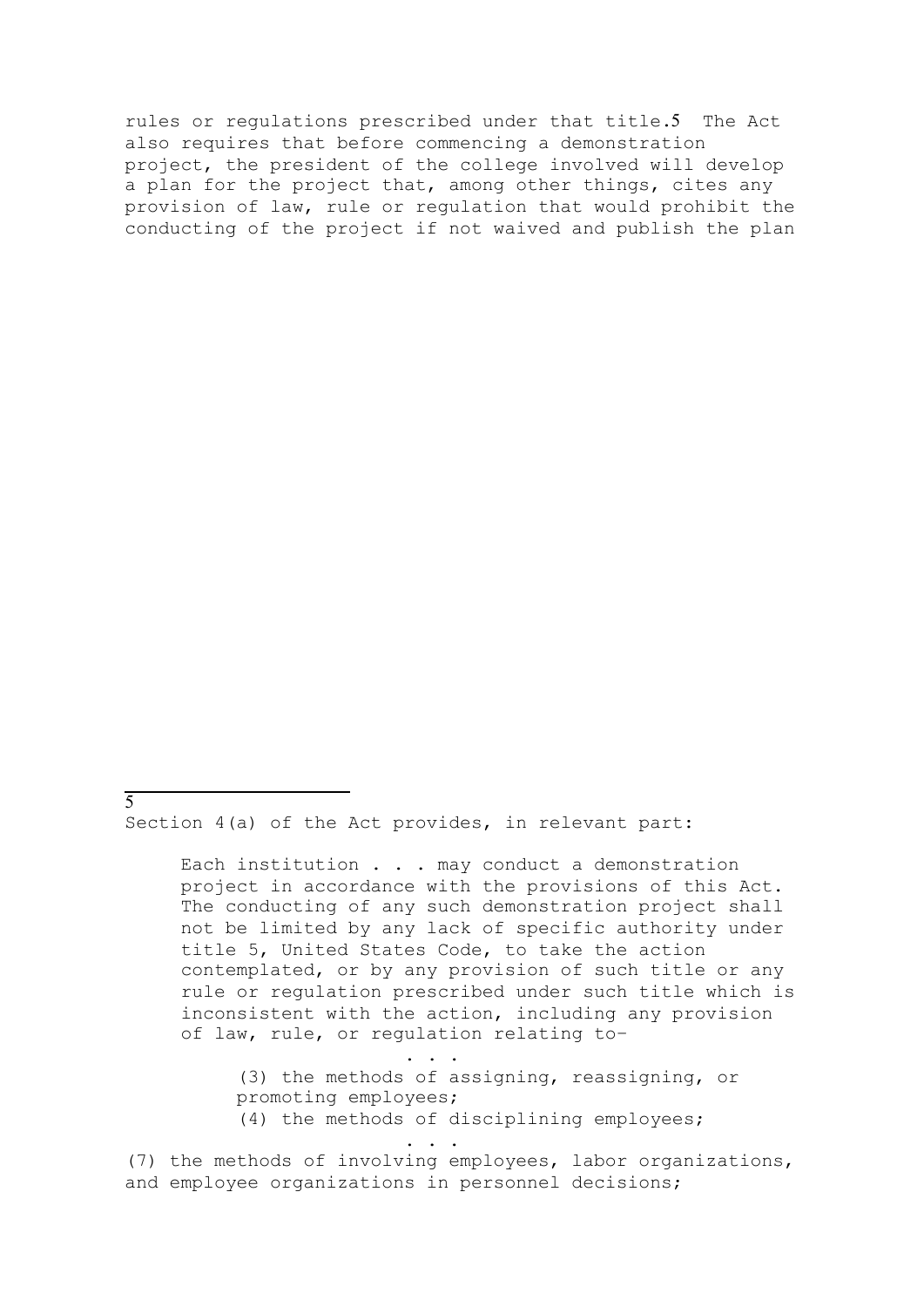in the Federal Register.6 The Act also prohibits any demonstration project from waiving certain legal provisions (such as those relating to equal employment opportunity or prohibited personnel practices) and from imposing a duty to engage in collective bargaining with respect to specified matters.7 Finally, the Act provides for the continuation of

Section 4(b) of the Act provides, in relevant part:

 $\overline{6}$ 

(b) Consultation and Other Requirements – Before commencing a demonstration project under this Act, the president of the institution involved shall– (1) in consultation with the board of regents of the institution and such other persons or representative bodies as the president considers appropriate, develop a plan for such project which identifies– . . . (J) a specific citation to any provision of law, rule, or regulation which, if not waived, would prohibit the conducting of the project, or any part of the project as proposed; (2) publish the plan in the Federal Register; (3) submit the plan so published to public hearing; (4) at least 180 days before the date on which the proposed project is to commence, provide notification of such project to - (A) employees likely to be affected by the project; and (B) each House of Congress; 7 Section 4(c) of the Act provides, in relevant part: Limitations–No demonstration project under this Act may– . . . (2) impose any duty to engage in collective bargaining with respect to– (A) classification of positions; or (B) pay, benefits, or any form of compensation; or (3) provide that any employee be required to pay dues or fees of any kind to a labor organization as a condition of employment.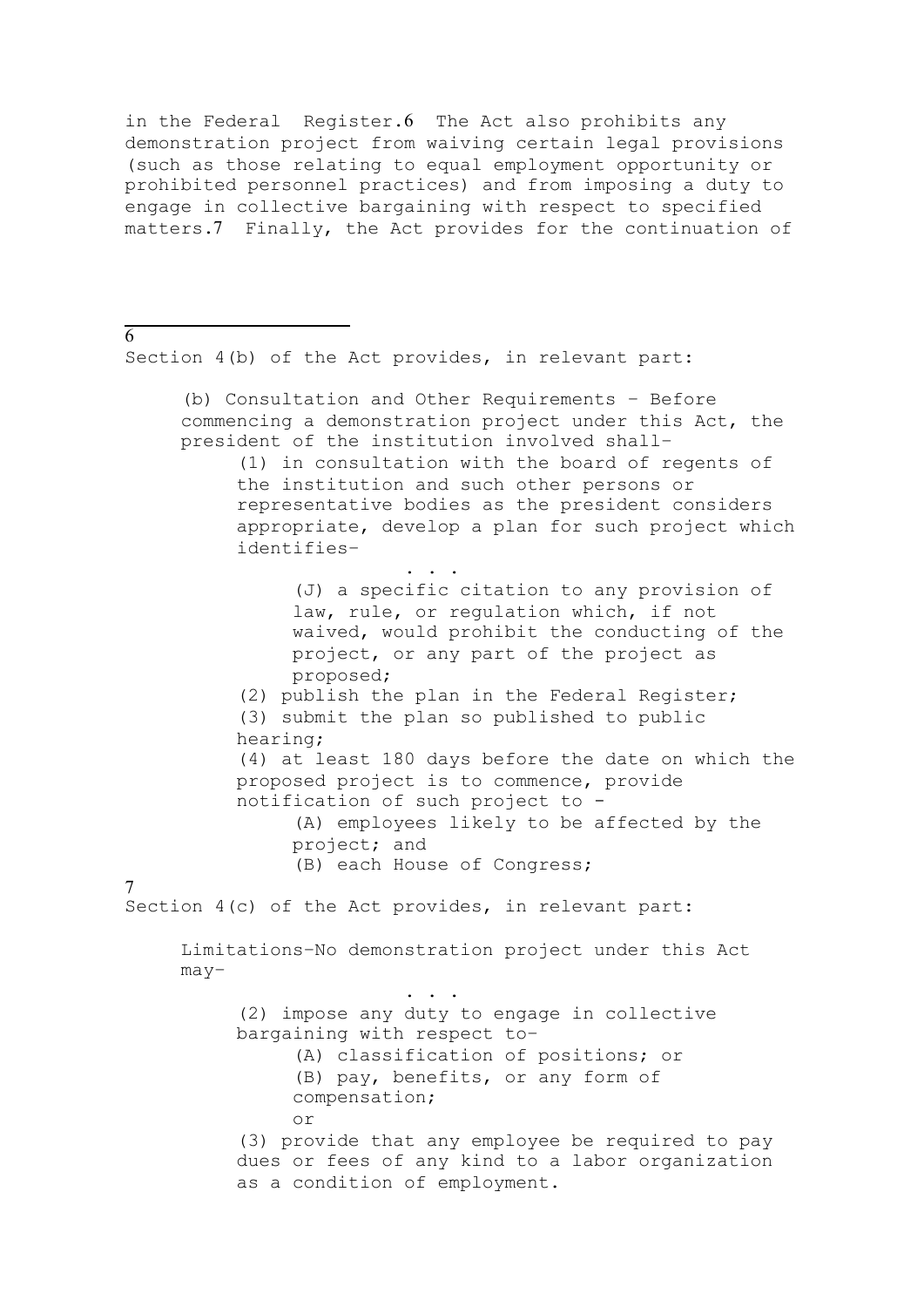any CBA in effect prior to the commencement of any demonstration project for a specified period of time.8

*Development of an alternative personnel system for SIPI employees*

In very early 1999, the Director of OIEP instructed the presidents of Haskell and SIPI to work together to develop a single plan to apply to both schools. Efforts in that direction commenced and lasted until early the following year. In November 1999, SIPI retained a consultant, Joseph Jarrett, to provide technical assistance to the team responsible for developing the plan. According to Mr. Jarrett, he met with the committee that was responsible for developing the plan and advocated adoption of a personnel system within the federal Excepted Service, an idea that Haskell eventually rejected. When the two schools failed to reach agreement on a joint plan, the director of OIEP authorized them to develop separate plans. At that point, which occurred in approximately February or March of 2000, SIPI embarked on developing its own plan, cognizant of the Act's deadline of October 31, 2000, for implementing a plan.

SIPI relied on Mr. Jarrett to assist it in developing its plan for publication in the Federal Register. A notice of proposed rulemaking was published in the Federal Register on May 8, 2000. The notice advised that BIA was amending its regulations to allow SIPI to develop an alternative personnel system. 65 Fed. Reg. 26727 (May 8, 2000) (Respondent's Exhibit 5). The notice stated that "a 8

Section  $4(h)(3)(D)$  of the Act provides, in relevant part:

. . .

. . .

(h) Applicability-

(3)Transition Provisions-

(D) Collective-Bargaining Agreements– Any collective-bargaining agreement in effect on the day before a demonstration project under this Act commences shall continue to be recognized by the institution involved until the earlier of–-

> (i) the date occurring 3 years after the commencement date of the project; (ii) the date as of which the agreement is scheduled to expire (disregarding any option to renew); or (iii) such date as may be determined by mutual agreement of the parties.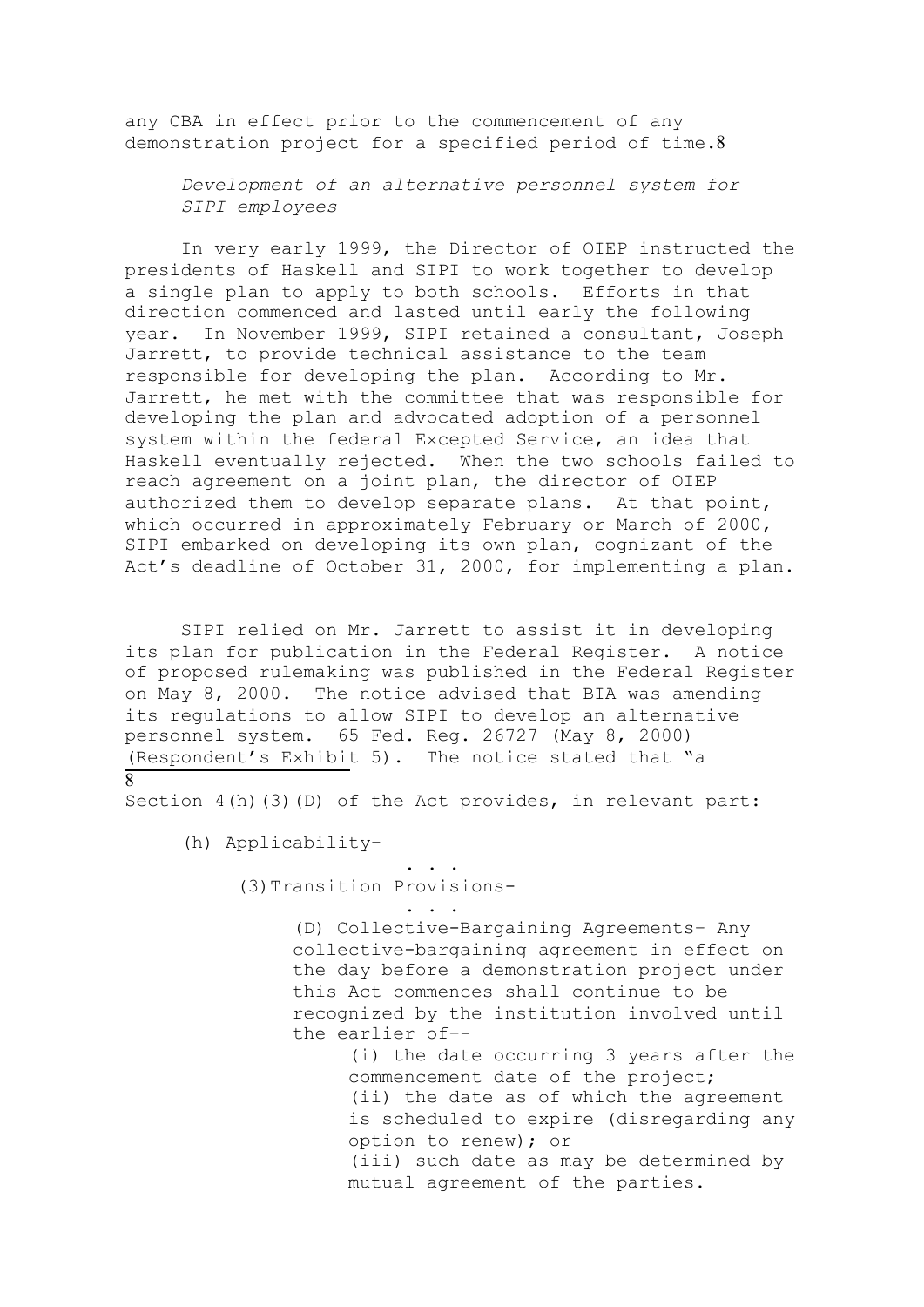separation from Title 5 requirements was necessary" and that under the demonstration project, SIPI employees "will no longer be covered by Title 5 of the CFR, but will be covered by Part 38 of Title 25 (Indians) . . .." 65 Fed. Req. at 26728. The notice announced that a public hearing would be held on June 8, 2000.

By memorandum dated May 22, 2000, to all divisions, departments and offices at SIPI, Dr. Elgin advised that on or about October 1, 2000, SIPI would begin a demonstration project. The memorandum advised that employees would be converted from the Competitive Service to the Excepted Service, but that all benefits would remain the same. Dr. Elgin's memorandum informed employees that there would be some changes to job descriptions and that the "contract educator" pay system would be adopted. This memorandum also stated that the changes would not result in a reduction in pay and, in fact, some employees would receive pay increases.

The public hearing was conducted on June 8 as announced. According to testimony, approximately three bargaining unit employees attended the hearing. The Union did not have any representative at the hearing.9

In June 2000, Mr. Jarrett began preparing a personnel manual that fleshed out the new personnel system, and he completed work on the draft in September 2000. In mid-September, Dr. Elgin hand-carried the draft personnel manual to OIEP headquarters in Washington for review and approval.

On September 27, 2000, the final rule amending BIA's regulations to develop a new alternative personnel system was published in the Federal Register. 65 Fed. Reg. 58181 (Sept. 27, 2000). This final rule, which amended title 25, part 38 of the Code of Federal Regulations, had an effective date of October 27, 2000, and provided:

(a) The Southwestern Indian Polytechnic Institute has an independent personnel system established under Public Law 105-337, the Administrative Systems Act of 1998 . . . . The details of this system are in the Indian Affairs Manual (IAM) at Part 20. This manual system may be found in Bureau of Indian Affairs Regional and

 $\overline{Q}$ 

Bernadette Rolfs, the staff representative employed by the Charging Party, testified that although she requested two bargaining unit members to attend the hearing and speak for the Union or at least take notes, they were denied time off to attend. Tr. 58-59.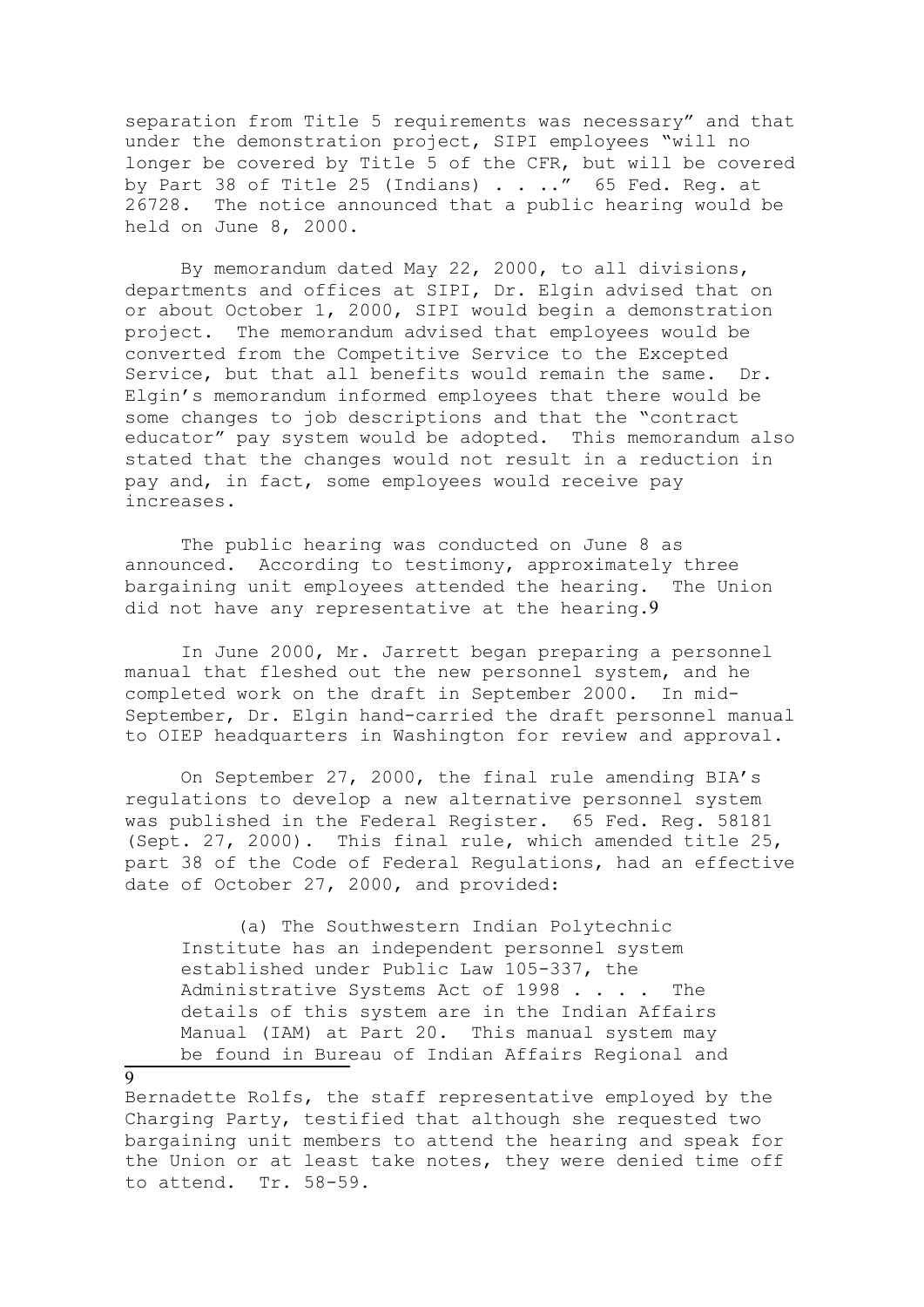Agency Offices, Education Line Offices, and the Central Office in Washington, D.C.

(b) The personnel system is in the excepted service and addresses the areas of classification, staffing, pay, performance, discipline, and separation. Other areas of personnel such as leave, retirement, life insurance, health benefits, thrift savings, etc., remain under the jurisdiction of the Office of Personnel Management.

65 Fed. Reg. at 58183

By memo dated October 10, 2000, Dr. Elgin informed the SIPI staff and faculty that employees would be converted to the Excepted Service on October 29, 2000.

Once the Director of OIEP approved the draft personnel manual, it was forwarded to the Office of Audit and Evaluation within the Department of Interior for review and approval. On approximately October 24, 2000, SIPI received word that the Office of Audit and Evaluation had given verbal approval to the personnel manual. On hearing this, SIPI prepared a final document for Dr. Elgin's signature. The new system became operational on October 29, 2000.

*Union's attempts to negotiate matters relating to the new personnel system*

According to Ms. Rolfs, she learned from a bargaining unit employee that SIPI was meeting with employees and discussing a new personnel system. This prompted Ms. Rolfs to send an e-mail dated December 14, 1999, requesting negotiations over the implementation of the Act. Robert Nolan, the Respondent's labor relations officer, testified that he discussed this e-mail with Ms. Rolfs by telephone and advised her that no decision had been made on what the Respondent was going to implement. According to Mr. Nolan, he advised Ms. Rolfs that when he knew anything, he would share it with her. Ms. Rolfs testified that she neither recalled this particular telephone conversation nor had any record of it.

Ms. Rolfs testified that in approximately May 2000, she had a conversation with David Parrish, the administrative officer at SIPI, in which he told her that SIPI was not going to negotiate with the Union over the alternative personnel system. In his testimony, Mr. Parrish described a conversation that he recalled having with Ms. Rolfs in approximately March or April of 2000, in which they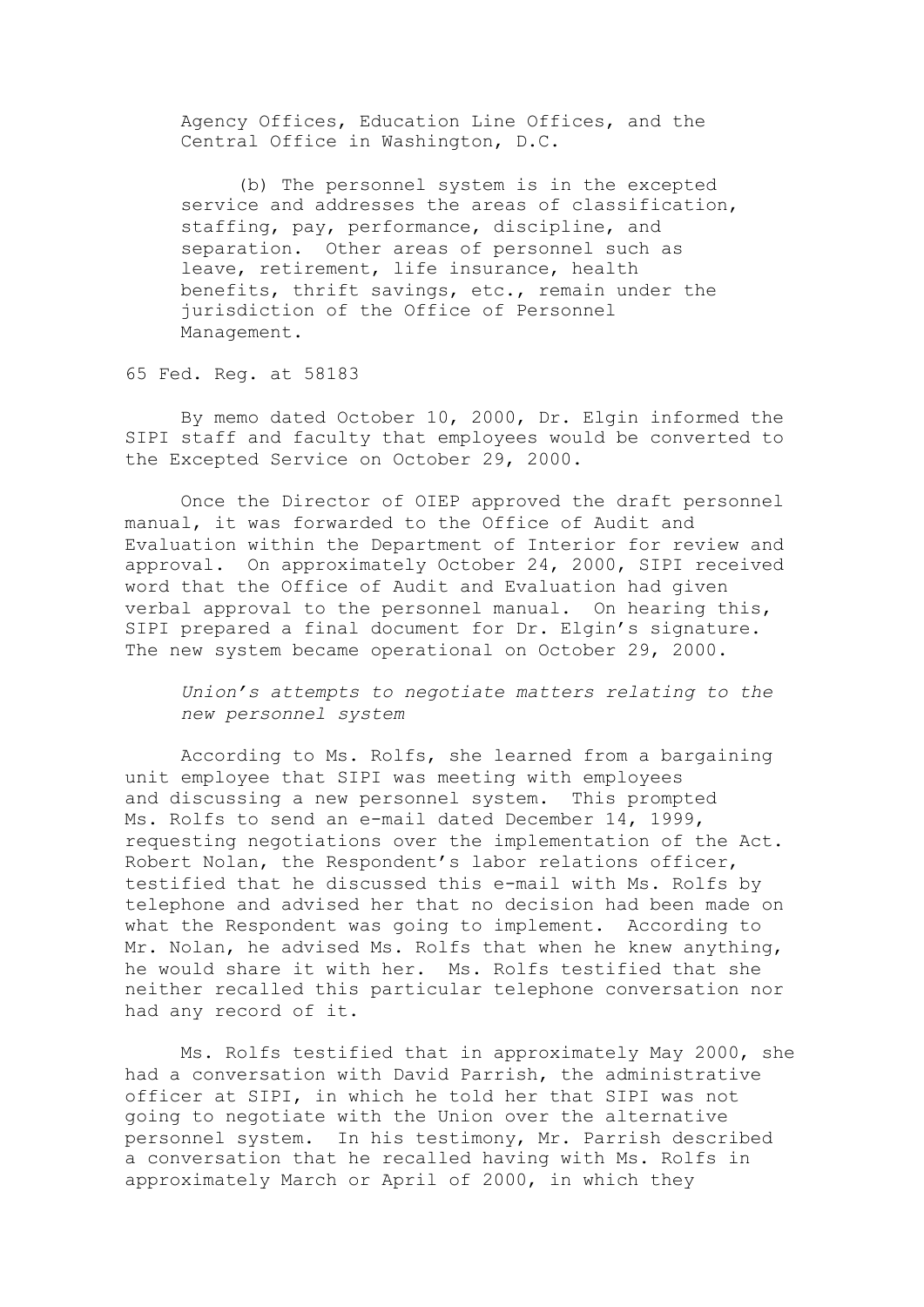discussed the Act, its impact on employees and the alternative personnel system that SIPI was considering developing; however, he did not recall her raising the issue of bargaining during the conversation.10

In an e-mail dated May 31, 2000, addressed to Dr. Elgin and Mr. Parrish, Ms. Rolfs reiterated her request to bargain and stated that the Union would like to meet prior to the public hearing. By e-mail dated June 1, 2000, Mr. Nolan advised Ms. Rolfs that he was unclear as to exactly what she was requesting to bargain on. In this e-mail, Mr. Nolan also advised Ms. Rolfs that the Respondent was not refusing to bargain with the Union prior to implementing any changes in working conditions and would contact the Union before any changes were implemented and provide it with an opportunity to bargain. In an e-mail dated June 2, 2000, Ms. Rolfs informed Mr. Nolan that the Union was aware that SIPI was planning to implement an alternative personnel system and advised him the

Union was demanding to bargain on that change in personnel policies in accordance with the Statute. Mr. Nolan responded by e-mail dated June 5, 2000, that he would check with SIPI to determine if bargaining was required "at this time" and see if SIPI would brief the Union on what was going on. According to Mr. Nolan's account, after checking with SIPI officials, he informed Ms. Rolfs by telephone that there was nothing finalized yet and, consequently, nothing to brief her on. Subsequently, by e-mail dated June 19, 2000, Mr. Nolan advised Ms. Rolfs that at such time as SIPI was ready to implement any changes, the Union would be notified and any bargaining obligations satisfied in accordance with the Statute.

Ms. Rolfs stated that she had numerous conversations with Mr. Nolan in which she brought up the subject of the new personnel system, and he typically responded to the effect that as soon as he knew something, he would let her know. On October 18, 2000, Ms. Rolfs sent an e-mail to Mr. Nolan "once again" requesting the opportunity to negotiate regarding the new personnel system.

10

Although Mr. Parrish did not recall Ms. Rolfs expressing a desire to negotiate regarding the implementation of the Act during this particular conversation, it is clear from his testimony that Mr. Nolan informed him of Ms. Rolfs' requests to negotiate and, consequently, he was aware of her desire to do so. Mr. Parrish testified that he found Ms. Rolfs' requests perplexing and asserted that she never articulated specifics as to what she wanted to negotiate about.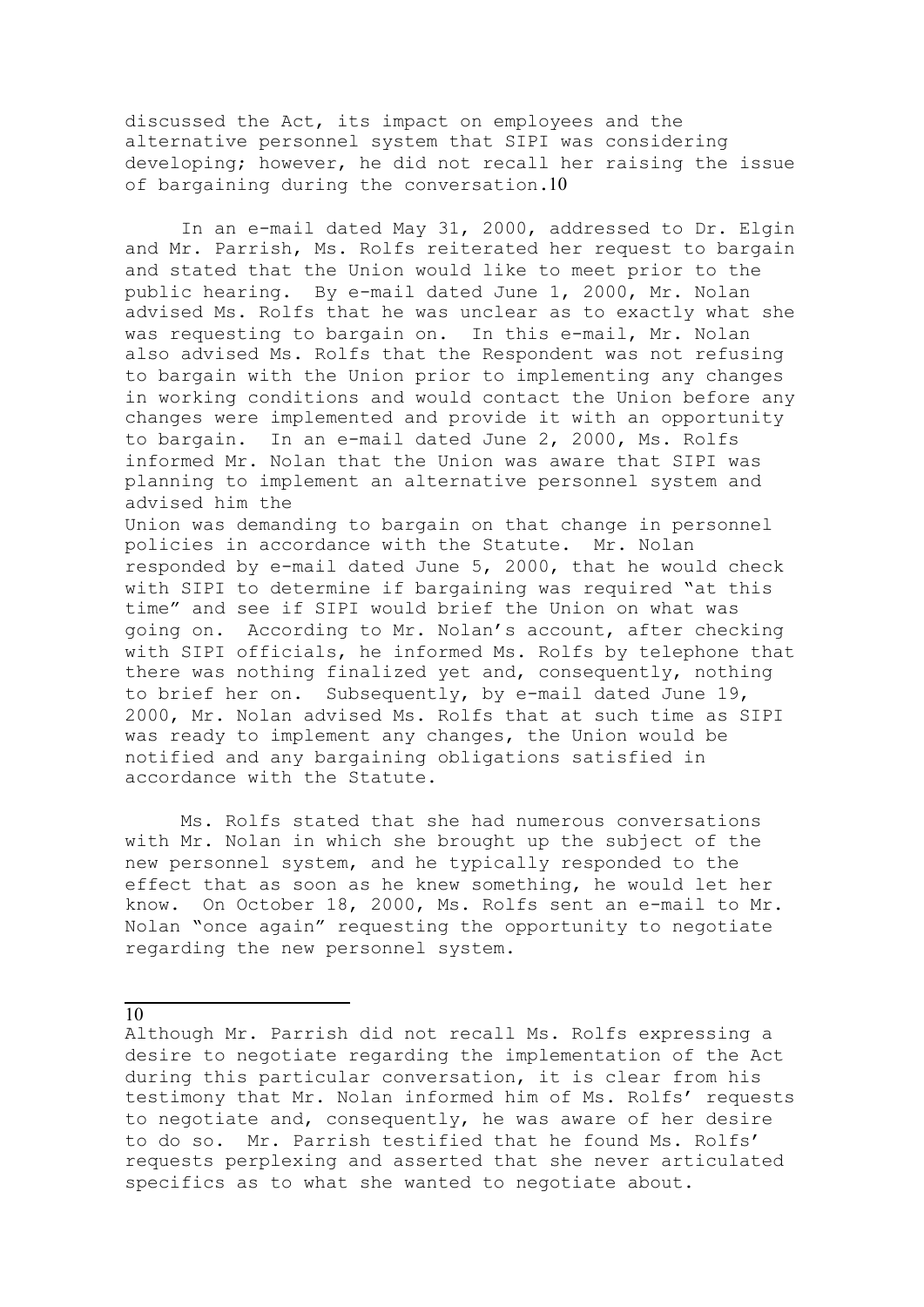By letter dated October 24, 2000, Dr. Elgin informed Ms. Rolfs that a new Excepted Service personnel system would be implemented school-wide on October 29. The letter invited the Union to submit proposals or concerns, if any, regarding the impact and implementation of the new system for review and consideration. Ms. Rolfs did not receive this letter until October 30, but she was contacted by Mr. Nolan and an informational meeting to discuss the new system was arranged for October 27. On that date, Ms. Rolfs, accompanied by David Acuna, another IEF representative, met with Mr. Nolan and Mr. Parrish, and Mr. Parrish gave Ms. Rolfs a copy of the new personnel manual that was marked "draft." Both Mr. Parrish and Mr. Nolan stated at the hearing in this case that during the meeting they told Ms. Rolfs that although the document was marked "draft," it was for all intents and purposes the final version. According to Mr. Parrish, he told Ms. Rolfs that he would make sure the Union got the official approved copy, "signed and all," as soon as it was sent forward. At the hearing, however, Ms. Rolfs insisted that all she was given at the meeting was a draft and that Mr. Parrish told her at the meeting that the manual was not final and had not been approved.11

Both Mr. Nolan and Ms. Rolfs testified that during the meeting, Ms. Rolfs requested that implementation of the new system be held in abeyance until negotiations could take place, but her request was denied. By letter dated October 31, 2000, Ms. Rolfs submitted proposals. Each of the ten proposals submitted was confined to identifying a different chapter or appendix of the new personnel manual and proposing that the parties meet, discuss and negotiate its contents. Shortly after receiving the proposals, Mr. Nolan contacted Ms. Rolfs and told her that her proposals were vague (Ms. Rolfs' characterization) or lacked sufficient specificity for SIPI to know what she was proposing to bargain on (Mr. Nolan's characterization). Ms. Rolfs did not submit any further proposals.

### **DISCUSSION AND CONCLUSIONS**

<sup>11</sup>

I find that although it may not have been conveyed to Ms. Rolfs in a manner that was clear to her, the copy of the personnel manual that she was given at the October 27 meeting was the final version, even though it was marked "draft."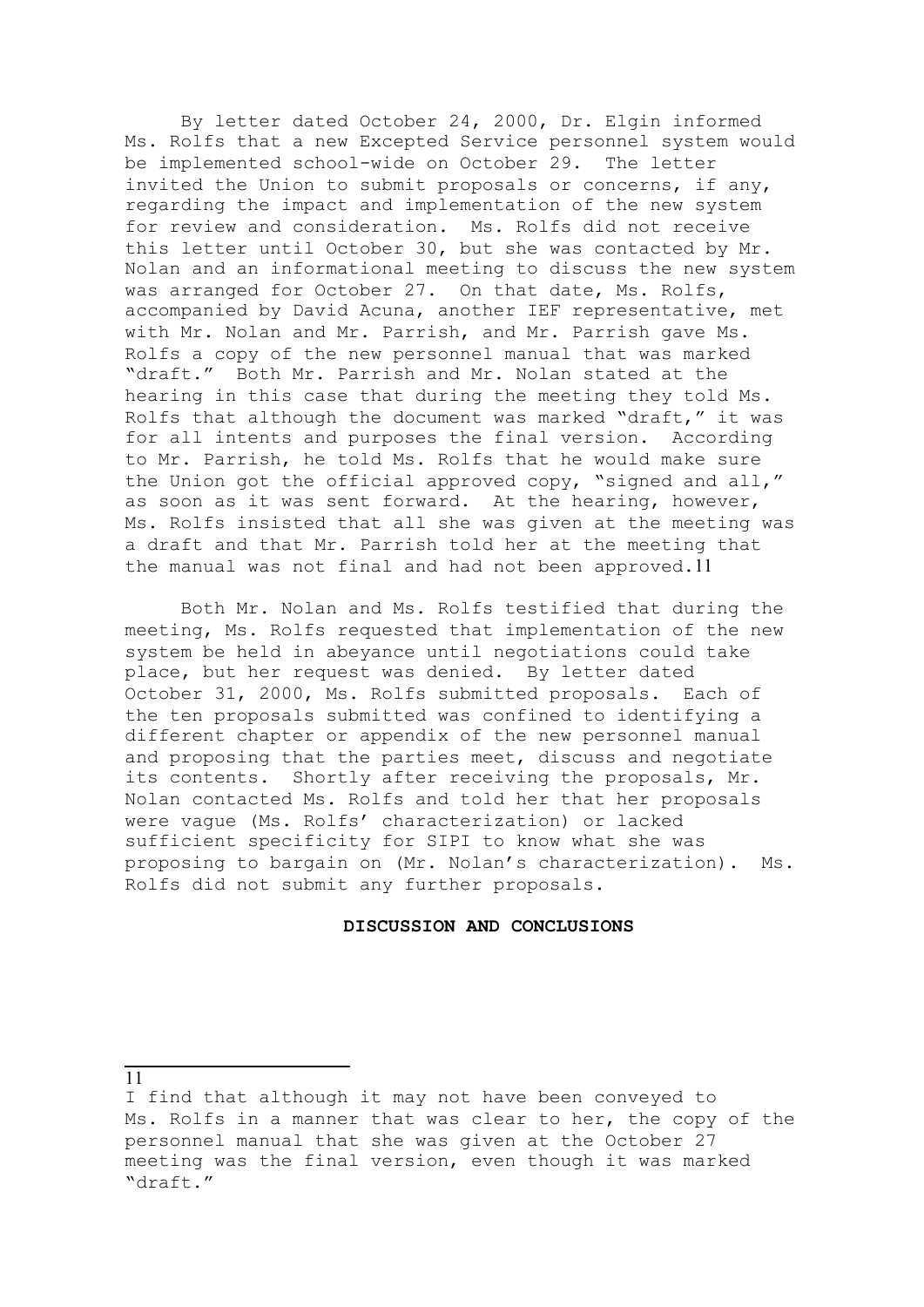### **Issues and Positions of the Parties** 12

The pivotal issue in this case is the Respondent's bargaining obligation with respect to the new personnel system that the Act authorized it to adopt. More particularly, the conflicting bargaining obligations imposed by the Statute and the Act must be resolved.

The General Counsel argues that the new personnel system imposed many changes in the working conditions of bargaining unit employees, and that under the Statute, the Respondent was obligated to afford the Union the opportunity to bargain over those changes prior to its implementation. In this regard, the General Counsel asserts that some of the changes imposed by the new personnel system were negotiable insofar as their substance, while other changes were negotiable only insofar as their impact and implementation. In its brief, however, the General Counsel does not address the effect, if any, of the Act on the Respondent's obligation to bargain. The General Counsel contends that the Respondent's obligation to bargain arose at the point that it made the decision to implement a new personnel system and asserts that the Respondent could have included the Union in formulating the new system, but chose not to do so. Accordingly, the General Counsel asserts that any claimed "exigent circumstances" were the direct result of Respondent's choice to delay negotiations and do not excuse Respondent from its bargaining obligation under the Statute.

# 12

The Respondent submitted a reply brief accompanied by an "informal" request to do so. In its reply brief, the Respondent objected, among other things, to material that it characterized as "exhibits" in the General Counsel's brief. The General Counsel filed a motion to strike the Respondent's reply brief, and the Respondent filed an opposition to that motion. I hereby grant the Respondent's request to file the reply brief and will consider it. I overrule the Respondent's objection to the material it described as "exhibits" included in the General Counsel's brief. The material in question consists of charts prepared by the General Counsel to illustrate how the General Counsel's proposed remedy would affect employees who received a pay increase as a consequence of the adoption of the new personnel system. The charts are responsive to a request that I made at the close of the hearing that the General Counsel address how a *status quo* remedy could be structured in circumstances where an alleged unilateral change produced a pay increase for employees.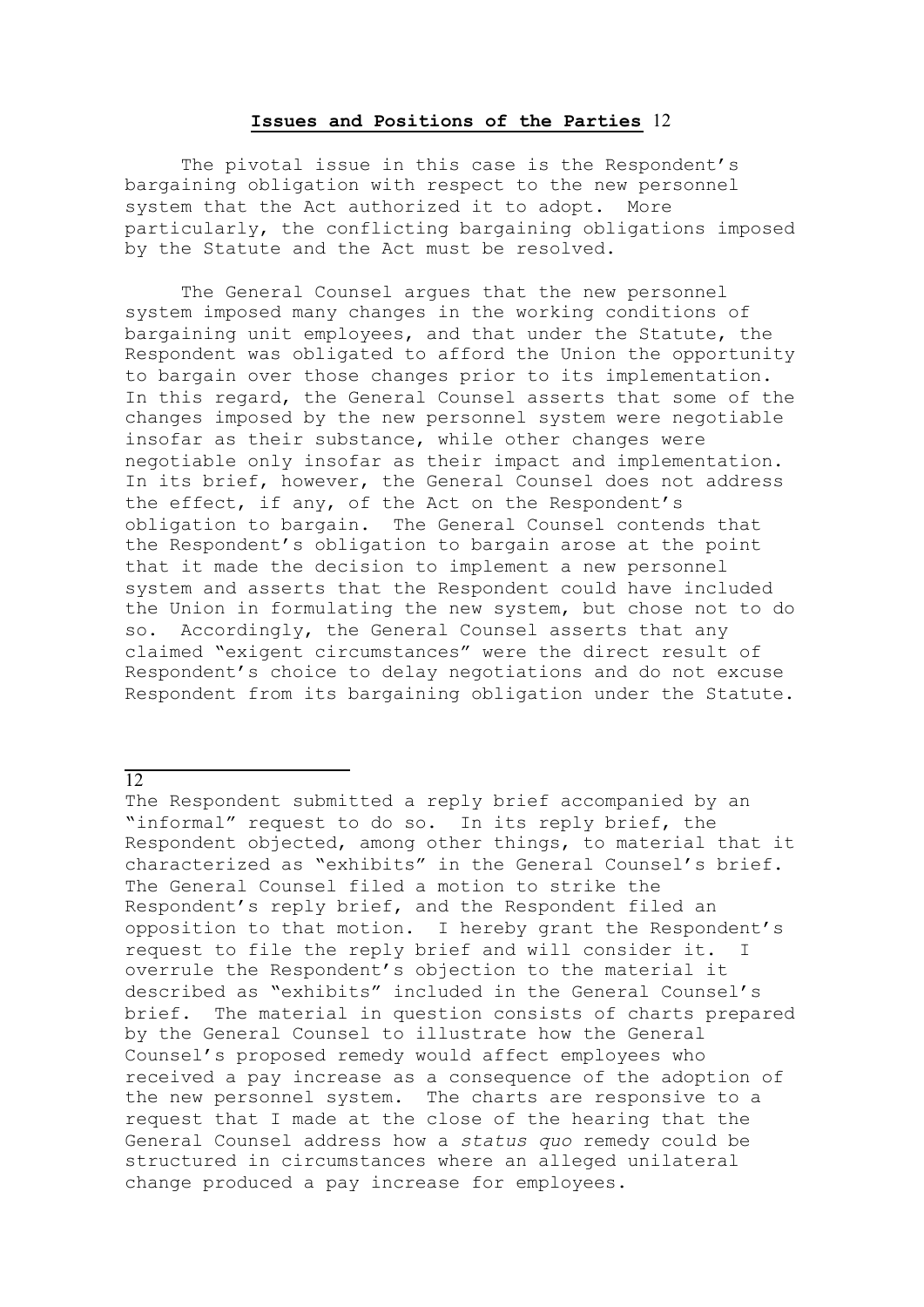As a remedy, the General Counsel seeks an order requiring a return to the *status quo ante* and the posting of a notice to employees. As to the *status quo ante* portion of the requested remedy, the General Counsel requests that the old personnel system be reinstated until bargaining is completed. This would involve, among other things, returning employees to the federal Competitive Service, but it would not, according to the General Counsel, require that pay raises given under the new system be rescinded.

The Respondent raises several alternative theories in its defense. It first asserts that the Act gave the president of SIPI sole and unfettered authority to develop a new personnel plan; consequently, SIPI had no obligation to bargain over the substance of the plan or its impact and implementation prior to development and approval. The Respondent also argues that its two CBAs permit it to implement changes in working conditions prior to bargaining, when an "exigency of the public business" exists; in the Respondent's view, the impending statutory deadline of October 31, 2000, for implementing any alternative personnel system constituted such an exigency and justified its unilateral implementation. The Respondent contends also that there was no obligation to bargain over the implementation of the new plan because the foreseeable adverse impact of the new plan was *de minimis*. Finally, the Respondent argues that the Union's bargaining proposals were insufficiently specific to trigger an obligation to bargain on the part of the Respondent.

The Respondent further argues that in the event that a violation is found, a *status quo ante* remedy would not be appropriate. It argues that if SIPI were required to retroactively rescind its new personnel system, it would be unable to reinstitute the plan later, as the October 31, 2000 deadline imposed by the Act would have expired. This would defeat the underlying purpose of the Act by depriving SIPI of the ability to change practices which Congress believed were hampering the accomplishment of SIPI's mission. Moreover, the Respondent introduced testimony from officials of SIPI concerning the technical and legal problems that would result from an order to rescind the new personnel system and then, possibly, after bargaining, reinstituting that system. Witnesses described the considerable time and expense that was required for SIPI to convert all employees from the Competitive to the Excepted Service in the fall of 2000; if the Respondent were ordered to transfer all employees back to the Competitive Service (and possibly back to the Excepted Service again after bargaining), this would be technically and legally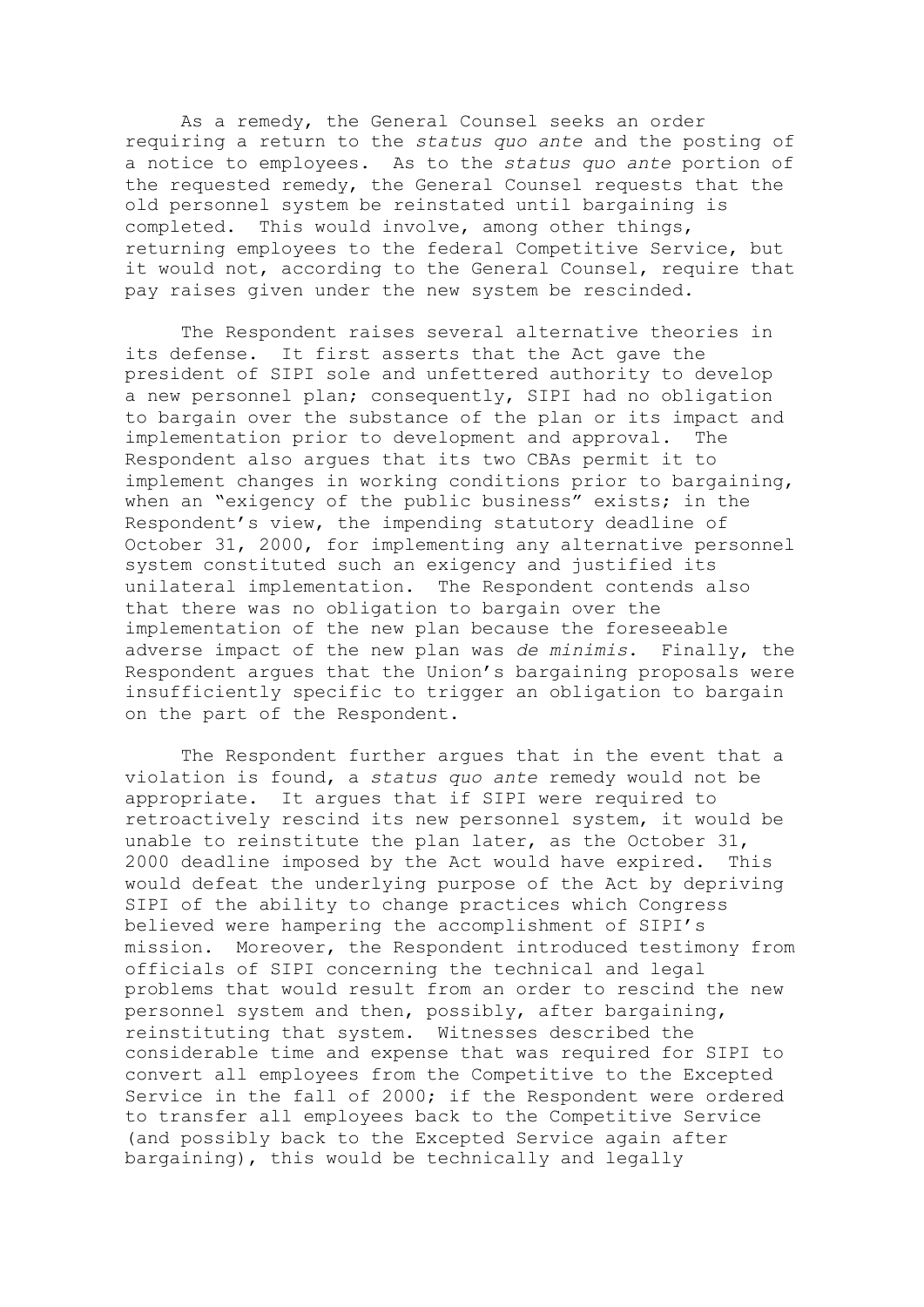impossible and would unduly disrupt SIPI's operations and ability to accomplish its mission.

## **The Respondent's Bargaining Obligation under the Statute**

There is no doubt that the new personnel manual implemented by the Respondent on October 29, 2000 made sweeping changes to conditions of employment at SIPI. The Authority has held that matters concerning conditions of employment are subject to the obligation to bargain when those matters are within the discretion of an agency and are not otherwise inconsistent with law. *Patent Office Professional Association and U.S. Department of Commerce, Patent and Trademark Office*, 53 FLRA 625, 648 (1997)("*PTO*"), citing *International Association of Machinists and Aerospace Workers, Franklin Lodge No. 2135 and U.S. Department of the Treasury, Bureau of Engraving and Printing*, 50 FLRA 677, 681-82 (1995), *aff'd mem. sub nom. Dep't of the Treasury v. FLRA*, 88 F.3d 1279 (D.C. Cir. 1996)("*BEP*"). However, an agency is not required to bargain over the exercise of its discretion when a law or regulation indicates that the agency's discretion is intended to be exercised only by the agency -- this is referred to by the Authority as "sole and exclusive" discretion. *PTO*, 53 FLRA at 648. *See also Illinois National Guard v. FLRA*, 854 F.2d 1396, 1401-02 (D.C. Cir. 1988).

The Authority resolves claims that an agency possesses sole and exclusive discretion by examining the plain wording and the legislative history of the statute relied on. *See, e.g.*, *BEP* at 691-92. The critical language in section 4(a) of the Act, providing that a demonstration project "shall not be limited by" any "inconsistent" provision of 5 U.S.C., is very similar to language in other statutes that the Authority has construed as granting sole and exclusive discretion. *See, e.g.*, *American Federation of Government Employees, Local 3295 and U.S. Department of the Treasury, Office of Thrift Supervision*, 47 FLRA 884, 893 (1993), *aff'd sub nom. American Federation of Government Employees, Local 3295 v. FLRA*, 46 F.3d 73, 76 (D.C. Cir. 1995); *Police Association of the District of Columbia and Department of the Interior, National Park Service, U.S. Park Police*, 18 FLRA 348, 353 (1985). Such language can be compared to other cases, in which the Authority has rejected agency claims of unfettered discretion: *American Federation of Government Employees, Locals 3807 and 3824 and U.S. Department of Energy, Western Area Power Administration, Golden, Colorado*, 55 FLRA 1, 4 (1998); *National Federation of Federal Employees, Council of VA Locals and U.S. Department of Veterans Affairs, Washington,*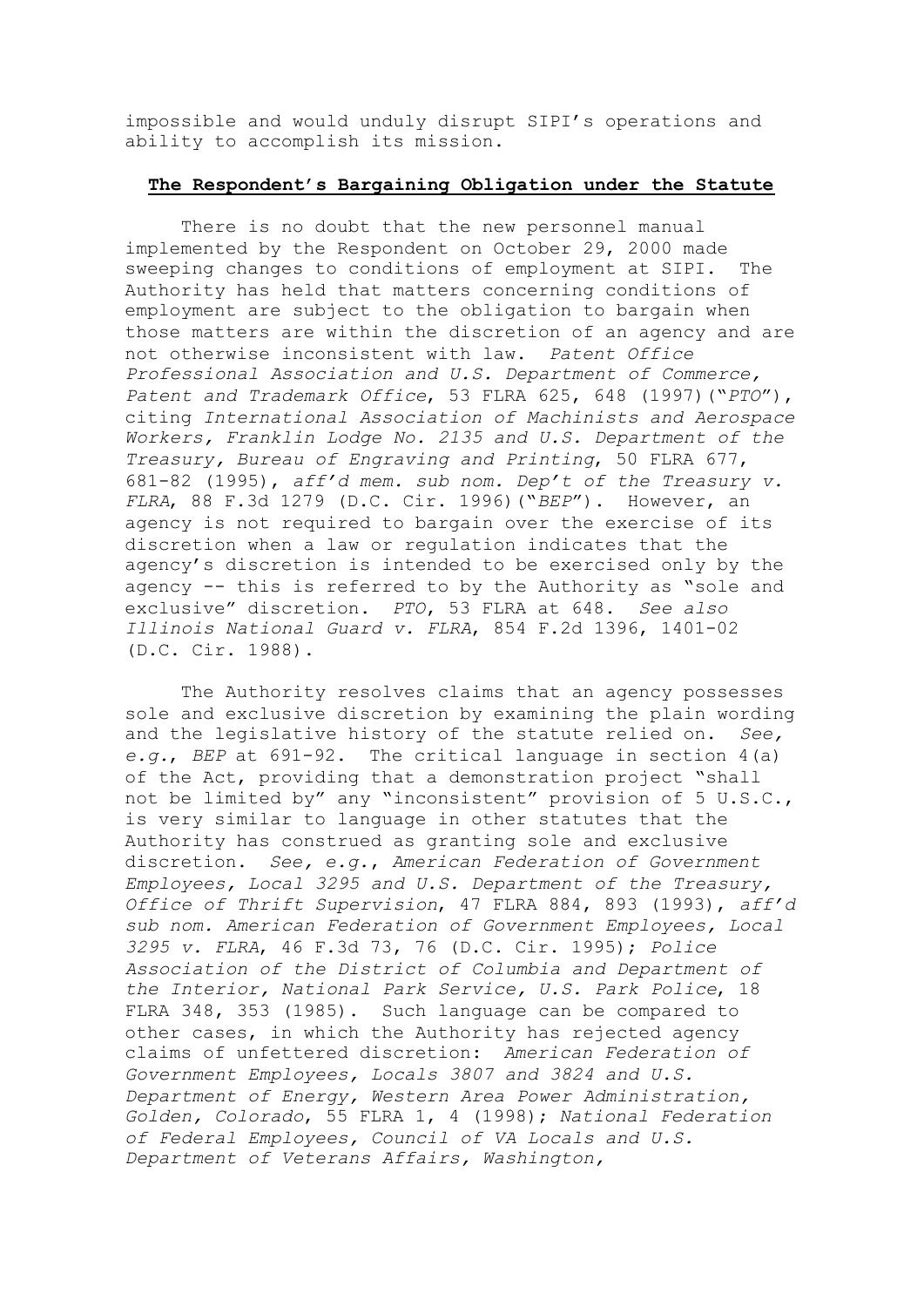*D.C.*, 49 FLRA 923 (1994); as well as the *BEP* and *PTO* cases, *supra*.

However, the Authority has also noted that a statute need not use any specific phrase or words in order to confer sole and exclusive discretion; rather, as noted above, it looks at the wording of the law and its legislative history to resolve this issue. *Association of Civilian Technicians, Texas Lone Star Chapter 100 and U.S. Department of Defense, National Guard Bureau, State of Texas Adjutant General's Department*, 55 FLRA 1226, 1229 n.7 (2000).

### **The Act and its Legislative History**

The language used in the Act strongly indicates that the presidents of SIPI and Haskell were given unfettered discretion to formulate and implement new personnel management plans and that the institutions were exempted from the collective bargaining (and most other) obligations of title 5 of the U.S. Code. The strongest and most specific language to this effect is the previously-quoted section 4(a), but the context of the entire law supports those conclusions.

By stating that the "conducting of any such demonstration project shall not be limited by any lack of specific authority under title  $5$ ,  $\ldots$  or by any provision of such title . . . which is inconsistent with the action," the drafters of the Act expressed their intent, in the broadest language possible, to exempt SIPI and Haskell from title 5. While such general exclusionary language, by itself, would likely suffice to convey this point, the drafters went further, by listing examples of provisions covered in title 5 that are exempted from the Act: these include most issues related to working conditions of SIPI employees, and even more specifically, "the methods of involving employees, labor organizations, and employee organizations in personnel decisions". The plain meaning of section 4(a) is that SIPI is free to develop and implement its own new personnel system, with or without the involvement of its employees and unions, regardless of any "inconsistent" requirements in title 5, including Chapter 71 thereof (the Statute).

Other portions of the Act support this plain meaning of section  $4(a)$ . Section  $4(b)$ , for instance, requires the president of SIPI, "[b]efore commencing a demonstration project", to develop a plan for the project "in consultation with the board of regents of the institution and such other persons or representative bodies as the president considers appropriate  $\ldots$  ." The union certified to represent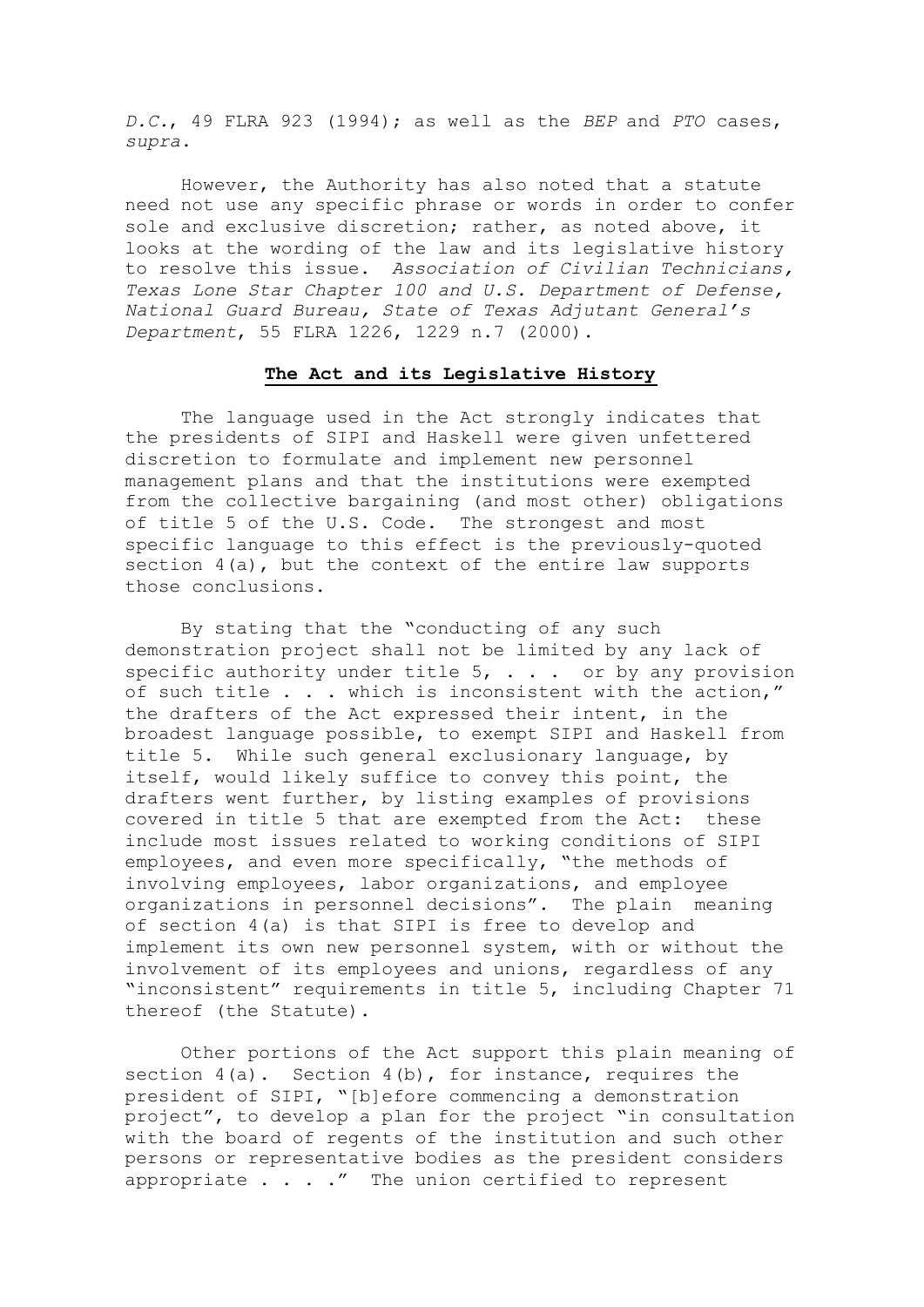SIPI's employees is certainly a "representative body" with which the Respondent would normally be required to bargain before implementing an entirely new personnel management plan, pursuant to the bargaining requirements of the Statute. *See, e.g., Department of the Air Force, Scott Air Force Base, Illinois*, 5 FLRA 9, 10-11 (1981). But section 4 (b) of the Act allows SIPI's president to decide whom to consult, "as the president considers appropriate". This is a further indication that SIPI had no obligation to negotiate the new plan with the Union, or even to "consult" the Union, if the president did not consider it "appropriate." In other words, the president had sole and exclusive discretion to consult with the Union or not.

Section 4(c) of the Act, on the other hand, lists certain limitations on the substantive provisions of a demonstration project. A project may not waive any laws or rules relating to equal employment opportunity, Indian preference or veterans' preference; a project may not "impose any duty to engage in collective bargaining with respect to" the classification of positions; and a project may not "provide that any employee be required to pay dues or fees of any kind to a labor organization as a condition of employment." These latter two limitations imposed by the Act duplicate provisions in the Statute. Specifically, section 7103(a)(14) of the Statute excludes from the definition of "conditions of employment" and, by extension, from the obligation to bargain, matters relating to the classification of any position. *See, e.g.*, *American Federation of Government Employees. Local 2031 and U.S. Department of Veterans Affairs Medical Center, Cincinnati, Ohio*, 56 FLRA 32, 34-35 (2000). Section 7102 of the Statute provides that employees have the right to form, join or assist any labor organization or refrain from such activity. Among other things, this provision of the Statute preserves employee rights to refrain from paying dues or comparable fees to labor organizations. *Cf. Service Employees' International Union, AFL-CIO, Local 556 and Department of the Army, Headquarters, U.S. Army Support Command, Fort Shafter, Hawaii*, 1 FLRA 563 (1979) (proposal for agency shop arrangement conflicts with section 7102). If the Act intended demonstration projects to be subject to the provisions of the Statute and to other portions of title 5, there would have been no need to list these particular limitations in section 4(c).

The legislative history of the Act confirms that the discretion given to SIPI to conduct a demonstration project was intended to be unfettered by most provisions of title 5, including the Statute. The House Report accompanying the legislation that became the Act stated that section 4(a)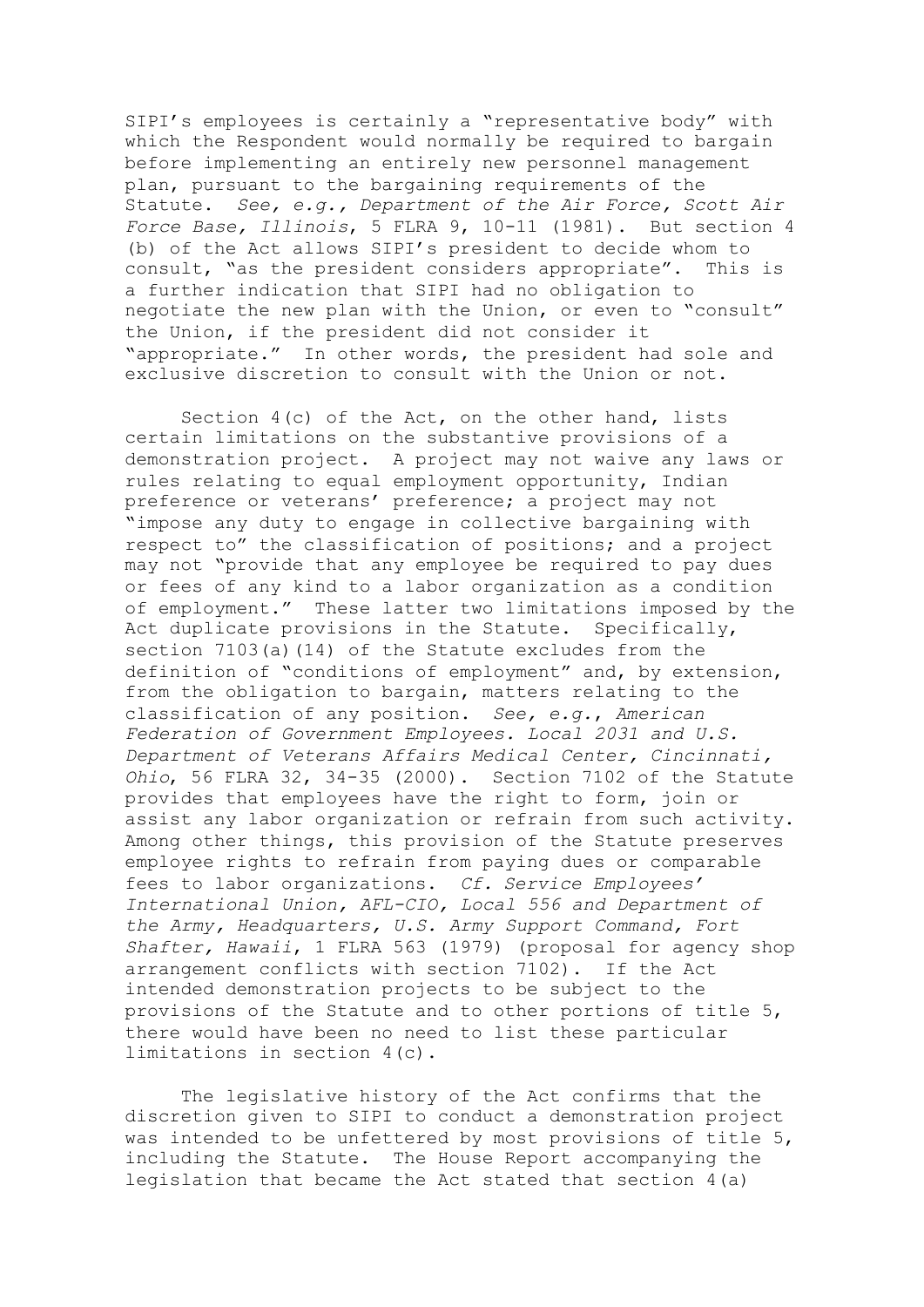"exempts the projects from title 5 provisions that are inconsistent with it." H. R. Rep. No. 105-700, pt. 1, at 6 (1998). The House Report also contained a minority report expressing opposition to the legislation because, among other things, "employee organizations would not have any input in the development of the demonstration projects." *Id.* at 12. The minority report also asserted that the legislation "would grant sole authority to the University president to determine the 'methods of involving . . . labor organizations . . . in personnel decisions,'" which would "severely weaken the rights and protections currently available to the universities' employees and their representative organizations." *Id.*

There was, however, a statement made during floor debate over H.R. 4259 (the bill that ultimately became the Act) which might be read to suggest that the Act did not curtail the applicability of any collective bargaining obligations that exist under the Statute. In this regard, during debate on the House floor, Rep. Cummings (Md.) voiced objections to H.R. 4259, asserting, among other things, that granting sole authority to the university presidents to determine the involvement of labor organizations would eliminate the rights and protections currently available to employees and their unions. 123 CONG. REC. H9640 (1998) (Respondent's Exhibit 3 at 1-3). Later in the debate, Rep. Snowbarger (Kan.), the sponsor of H.R. 4259, responded to Rep. Cummings' claims and asserted that "H.R. 4259 does not have any effect on current collective bargaining rights, and in addition, the legislation states that the current collective bargaining agreement will remain in effect until its completion . . ." *Id*. at H9641 (Respondent's Exhibit 3 at 4). I find it hard to fully reconcile the comments of Rep. Snowbarger with the language of the Act, but I do not interpret them to mean that the bargaining obligations of the Statute are fully applicable to demonstration projects under the Act. A more reasonable interpretation of his statement is that he believed that an incumbent union would have bargaining protections by virtue of the continuation of the collective bargaining agreements, even though SIPI would not be obligated to bargain with the Union concerning the contents of the demonstration project prior to implementation. The language of the Act (particularly section 4(a)) is simply too clear to be negated by debate comments as ambiguous as these.

Although I am unpersuaded that Rep. Snowbarger's statement supports a conclusion that the bargaining obligations imposed by the Statute apply to the adoption of demonstration projects under the Act, it raises another issue that bears on the question of SIPI's bargaining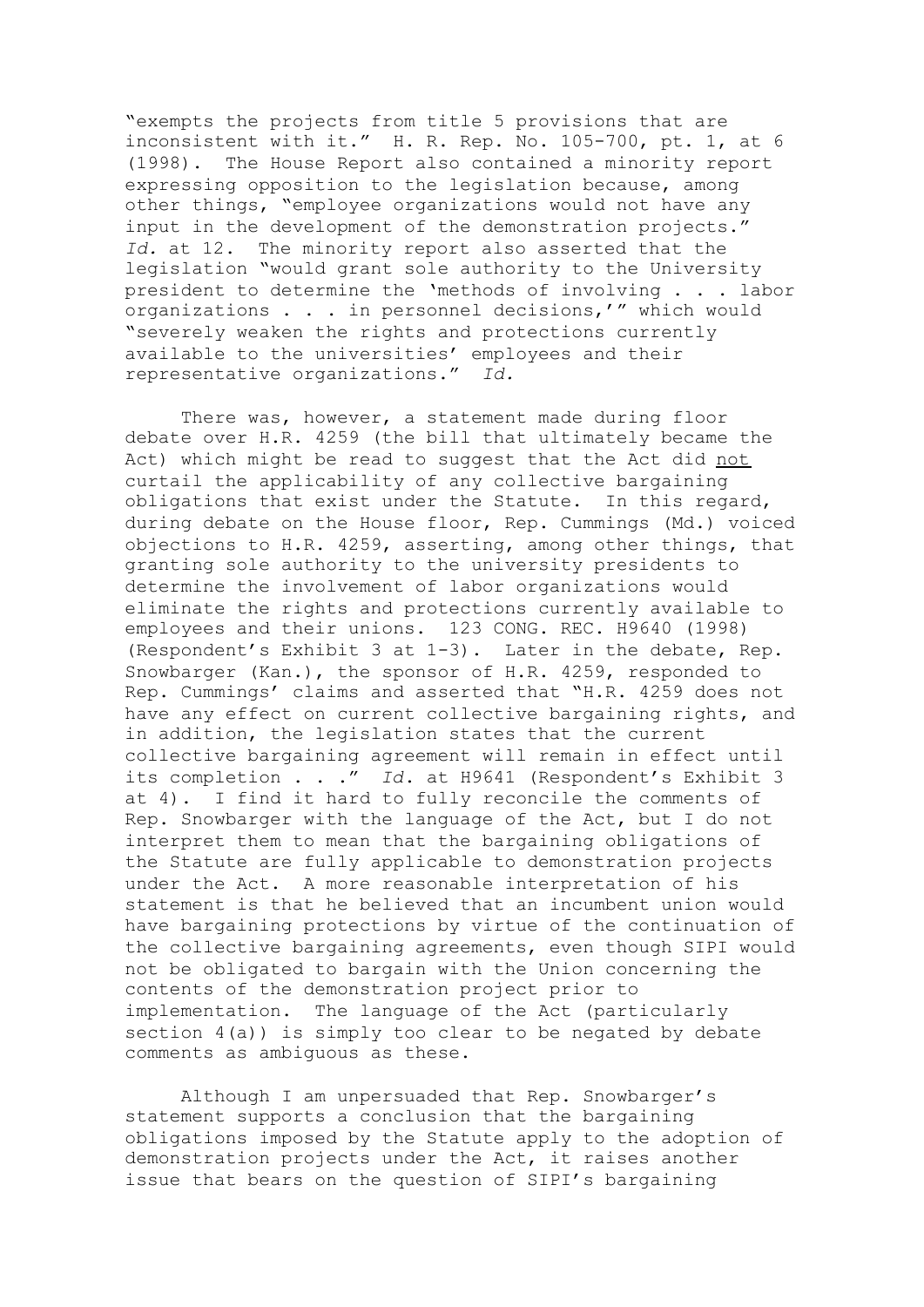obligation. Under section 4(h)(3)(D) of the Act, any CBAs in effect at the commencement of a demonstration project are to remain in effect (see footnote 8, *supra*, for text). Such preexisting CBAs may afford unions and employees some recourse in matters relating to the demonstration projects. If, for instance, the agreement obligates SIPI to bargain with the Union regarding changes in working conditions, how is that obligation enforced when SIPI is exempt from the Statute? In my opinion, whatever remedies are available to the Union under these contracts can not include remedies that are the creations of 5 U.S.C. chapter 71 (the Statute), from which SIPI has been exempted in order to conduct its demonstration project.

It might be argued that the two CBAs covering the employees at SIPI effectively reinstate the bargaining obligation that section 4(a) of the Act excuses SIPI from. Those two agreements contain provisions that address the obligation to bargain over proposed changes in working conditions. Article 6, section 6, of the contract between NCBIAE and BIA provides that the employer recognizes the union's right to negotiate proposed changes "in accordance with 5 USC Chapter 71." On its face, this provision incorporates the obligation to bargain that exists under the Statute. Article 2, section 5 of the CBA between NFFE and BIA provides that "Management shall negotiate with the appropriate level of recognition over any substantive change in personnel policy, procedure or matters affecting working conditions." Although there is no specific reference to the Statute in this latter contract provision, it certainly appears to extend a bargaining obligation on SIPI management.13 It was because of such contractual provisions as these that Rep. Snowbarger apparently believed that the unions at SIPI and Haskell would retain a role in labormanagement relations at the colleges. I agree that as long as the CBAs remain in effect, those contracts establish rights that may be legally enforceable in some manner; however, those voluntary agreements cannot confer on the FLRA jurisdiction that Congress expressly withdrew pursuant to the Act. It is my opinion that section 4(a), in conjunction with other portions of the Act, gives the Respondent sole and exclusive discretion to decide whether or not to bargain with the Union before implementing its new personnel system, and that the continued applicability of the CBAs did not negate or dilute that discretion.

In interpreting the language and legislative history of the Act, it is also important to note that pre-existing law 13

The continuing effect, if any, of the NFFE contract after NFFE was decertified is not in issue in this case.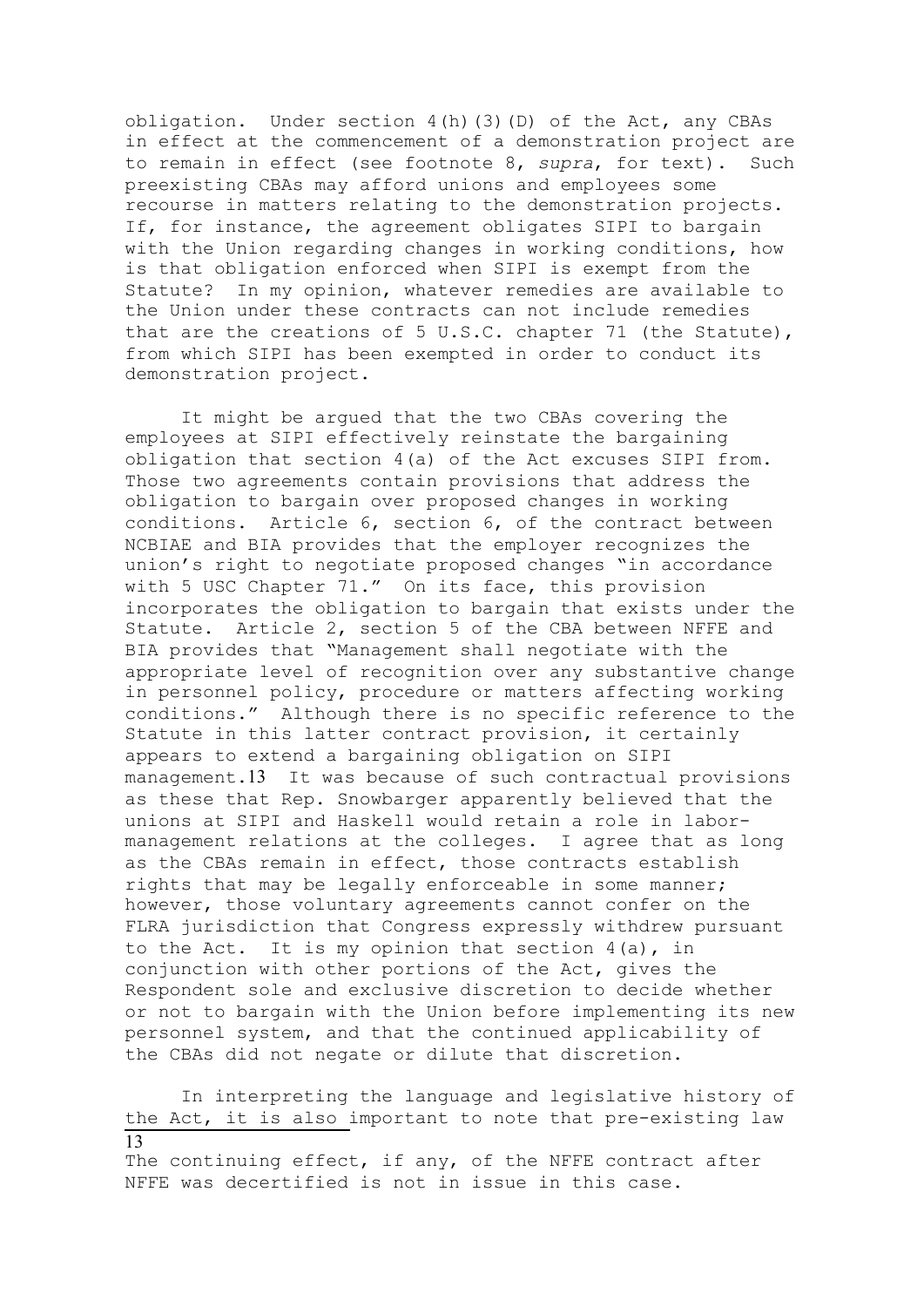already permitted the Office of Personnel Management (OPM) to conduct demonstration projects to test new personnel management policies at Federal agencies, and that the framers of the Act expressly chose not to include the demonstration projects at SIPI and Haskell within that law. A comparison of the provisions of the Act with those of 5 U.S.C. chapter 47 (5 U.S.C. §§ 4701-4706) reveals many similarities and a significant difference. 5 U.S.C. § 4703 (a), like section 4(a) of the Act, permits OPM and agencies to act without regard to "inconsistent" provisions of title 5 in conducting demonstration projects.14 Unlike the Act, however, section 4703 expressly requires agencies to consult or negotiate with an exclusive representative before employees in a bargaining unit can be included under any demonstration project.15 The inclusion of subsection (f) in section 4703 suggests that if left unqualified, subsection (a) would exempt agencies from any provision of title 5 that requires negotiation over demonstration projects. In

### $\overline{14}$

Section 4703(a) provides, in relevant part:

Subject to the provisions of this section, the conducting of demonstration projects shall not be limited by . . . any provision of this title or any rule or regulation prescribed under this title which is inconsistent with the action, including any law or regulation relating to–

(7) the methods of involving employees, labor organizations, and employee organizations in personnel decisions[.]

## 15

Section 4703(f) provides:

(f) Employees within a unit with respect to which a labor organization is accorded exclusive recognition under chapter 71 of this title shall not be included within any project under subsection (a) of this section–

(1) if the project would violate a collective bargaining agreement (as defined in section 7103 (8) of this title) between the agency and the labor organization, unless there is another written agreement with respect to the project between the agency and the organization permitting the inclusion; or

(2) if the project is not covered by such a collective bargaining agreement, until there has been consultation or negotiation, as appropriate, by the agency with the labor organization.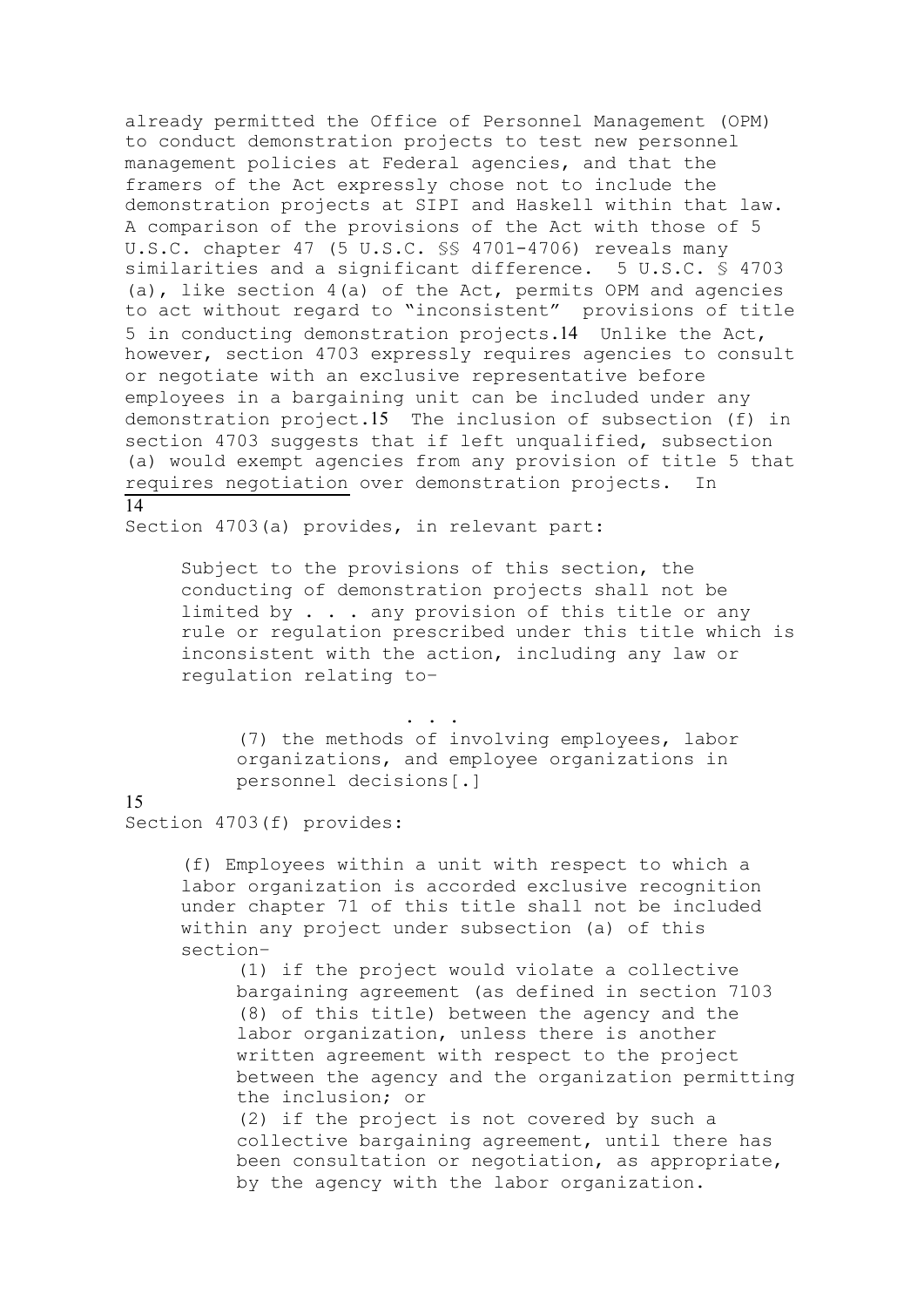contrast to Section 4703, the Act lacks a comparable limitation on the exemption from title 5 that section 4(a) of the Act grants. Indeed, it was precisely because of the lack of such bargaining protections to unions that Rep. Cummings opposed the Act as drafted and offered an amendment that would have subjected demonstration projects under the Act to the provisions of chapter 47 of title 5. H.R. Rep. No. 105-700, pt. 1, at 12. That amendment was rejected. *Id*.

For all of the reasons stated above, I conclude that the Act confers on the president of SIPI "sole and exclusive" discretion in developing its new personnel plan, and that the Respondent had no obligation under the Statute to bargain with the Union concerning the plan. The plain language of the Act and its legislative history leave little doubt on this point.

It might be argued that because SIPI did not identify the bargaining obligations of the Statute as authorities it chose to waive in the notices published in the Federal Register, SIPI violated the procedural requirements for invoking the exemption from the Statute that the Act affords. Section 4(b) of the Act requires that before commencing a demonstration project, the president of the institution involved will publish a plan that identifies, among other things, a specific citation to any provision of law which, if not waived, "would prohibit the conducting of the project." In May 2000, SIPI's Notice in the Federal Register indicated that employees would "no longer be covered by the Title 5 of the CFR," but it made no reference to collective bargaining.

I am not at all convinced, however, that section 4(b) requires that the Statute be explicitly identified in the notices published in the Federal Register. In this regard, section 4(a) exempts SIPI from provisions that would otherwise "limit" the conducting of the demonstration project. In contrast, section 4(b) requires identification of legal and regulatory provisions that would "prohibit" the conducting of the demonstration project. This difference in wording suggests that the requirement to identify any provisions being waived is not coterminous with the exemption granted in section 4(a). Rather, section 4(a), by its terms, appears to cover a broader range of legal and regulatory provisions than section 4(b) does. Moreover, although it could reasonably be expected that the bargaining obligations of the Statute would "limit" the conducting of SIPI's demonstration project, it could not be predicted in advance (for purposes of meeting the identification and publication requirements of section 4(b)) that it would operate to "prohibit" that action.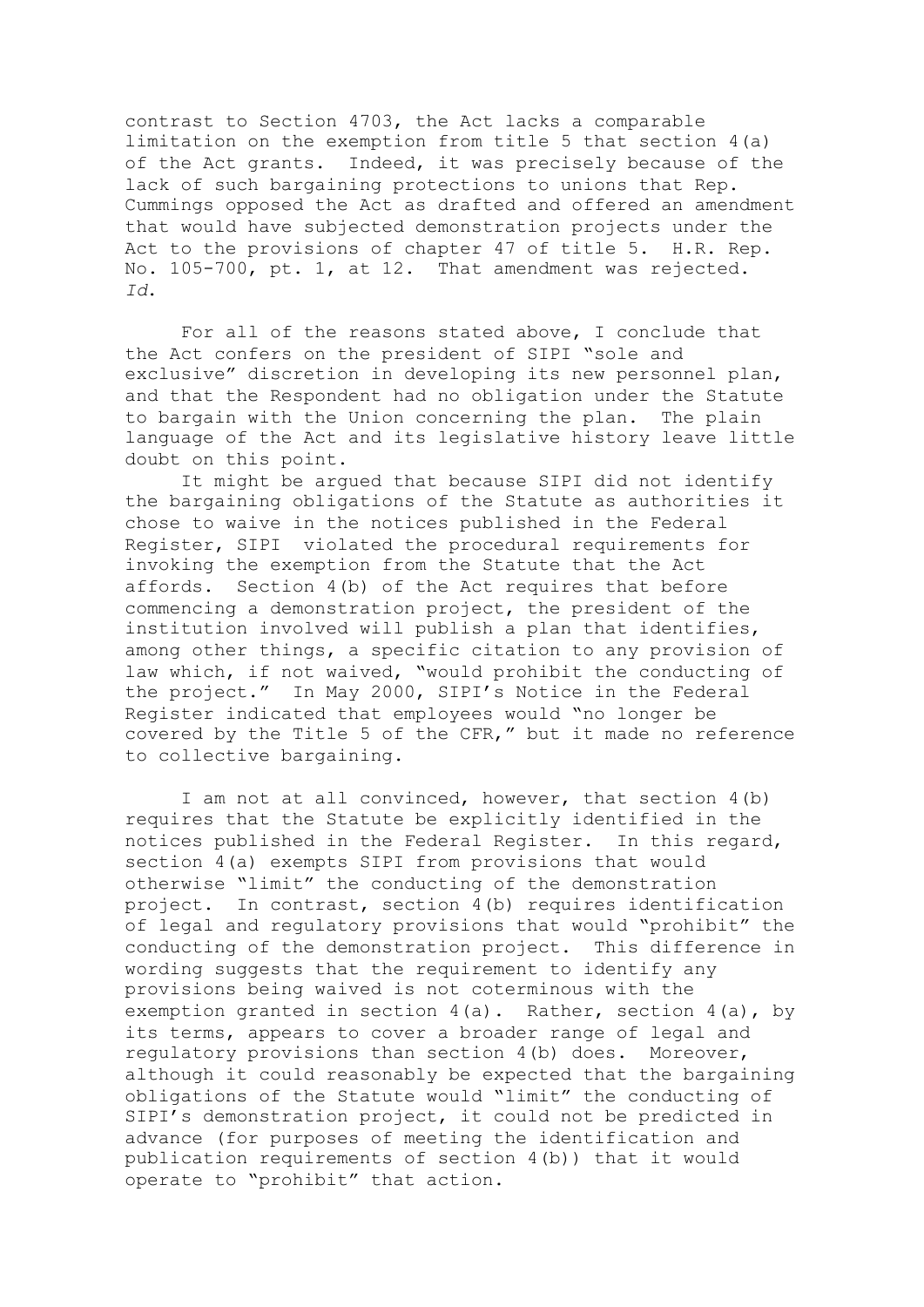Additionally, I am extremely reluctant to interpret the Act in a manner that effectively invalidates the implementation of the demonstration project based on noncompliance with section 4(b) of the Act. The FLRA is not the agency responsible for administering the Act, and consequently, neither I nor the Authority would receive any deference in interpreting the Act. *See, e.g.*, *American Federation of Government Employees, Local 3295 v. FLRA*, 46 F.3d 73, 76 (D.C. Cir. 1995). Moreover, it does not seem to me that the Authority is authorized to review whether the Respondent fulfilled the requirements of the Act in implementing the demonstration project. Along these lines, it is well established that the FLRA is not authorized to sit in review of other agencies' regulations. *See, e.g., American Federation of Government Employees, AFL-CIO v. FLRA*, 794 F.2d 1013, 1015 (5<sup>th</sup> Cir. 1986).

## **Conclusions**

Based on the wording of the Act and its legislative history, I find that the Act vested SIPI with sole and exclusive discretion to conduct the demonstration project in a manner that is unfettered by the bargaining requirements of the Statute. In view of that discretion, I find that SIPI had no obligation to bargain prior to the development of the demonstration project or to develop the demonstration project within a time frame that would permit bargaining prior to its implementation. I further find that SIPI had no obligation to delay implementation beyond the deadline for commencing the demonstration project or losing the authorization to do so in order to allow bargaining. Consequently, I conclude that the Respondent did not violate the Statute as alleged.16

I want to make clear that I do not reach the question of what, if any, obligation SIPI may have to bargain on a post-implementation basis over matters relating to the demonstration project that would not limit the conducting of the demonstration project. The Respondent indicated it was willing to negotiate over the impact and implementation of the demonstration project once the plan was developed and as long as such bargaining did not prevent the Respondent from meeting the statutorily imposed deadline for the commencement of the project. It is unnecessary to determine in this case whether section 4(a) of the Act would also permit the Respondent to ignore the Statute's bargaining 16

In view of these findings and conclusion, it is unnecessary to address the other arguments that the Respondent makes in its defense.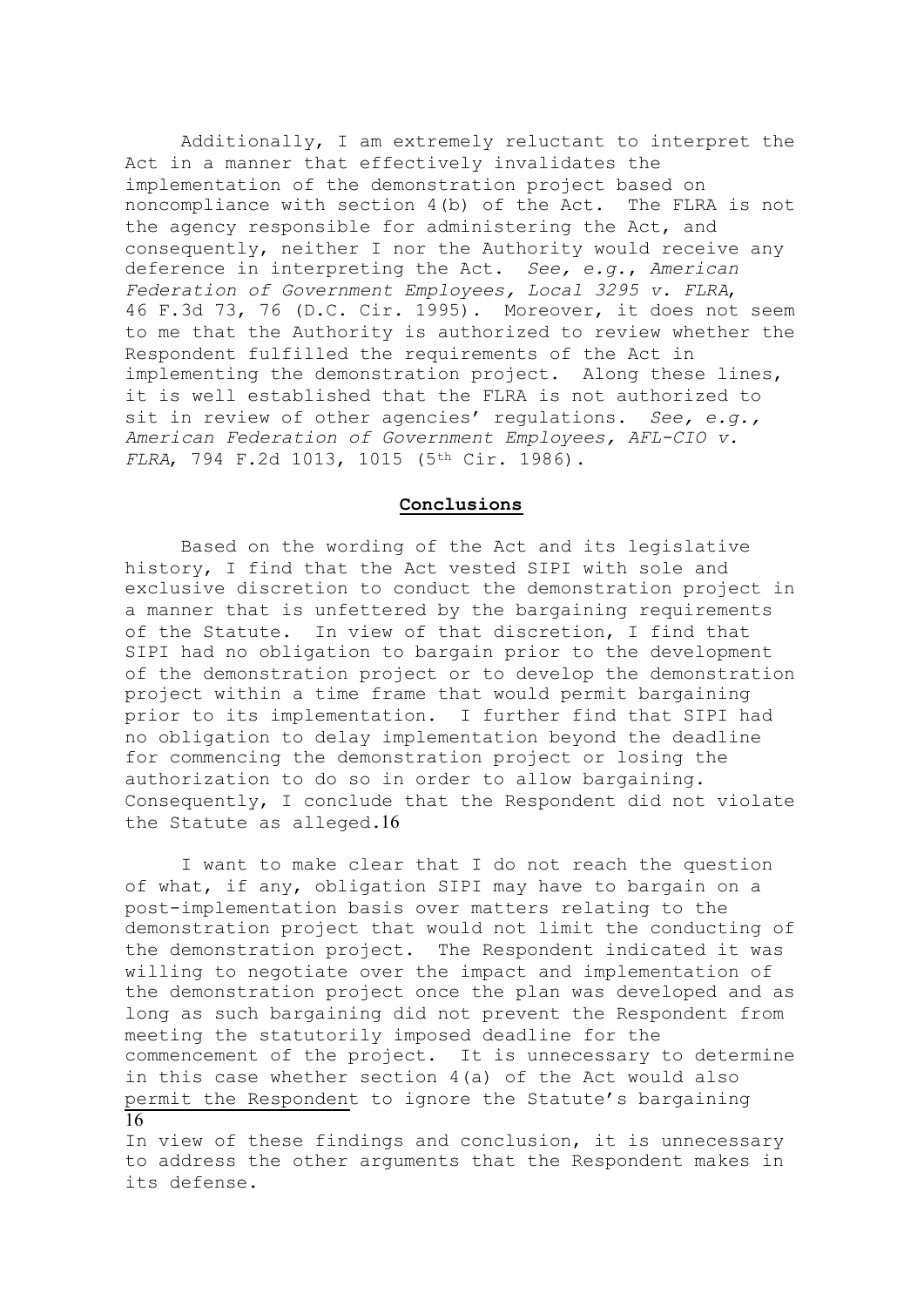requirements (or its other provisions) after the project was implemented, because the violation alleged and argued in this case is that the Respondent failed to bargain *prior* to implementation. *See* General Counsel's Post-Hearing Brief at 12.

Based on the foregoing, I recommend that the Authority issue the following Order: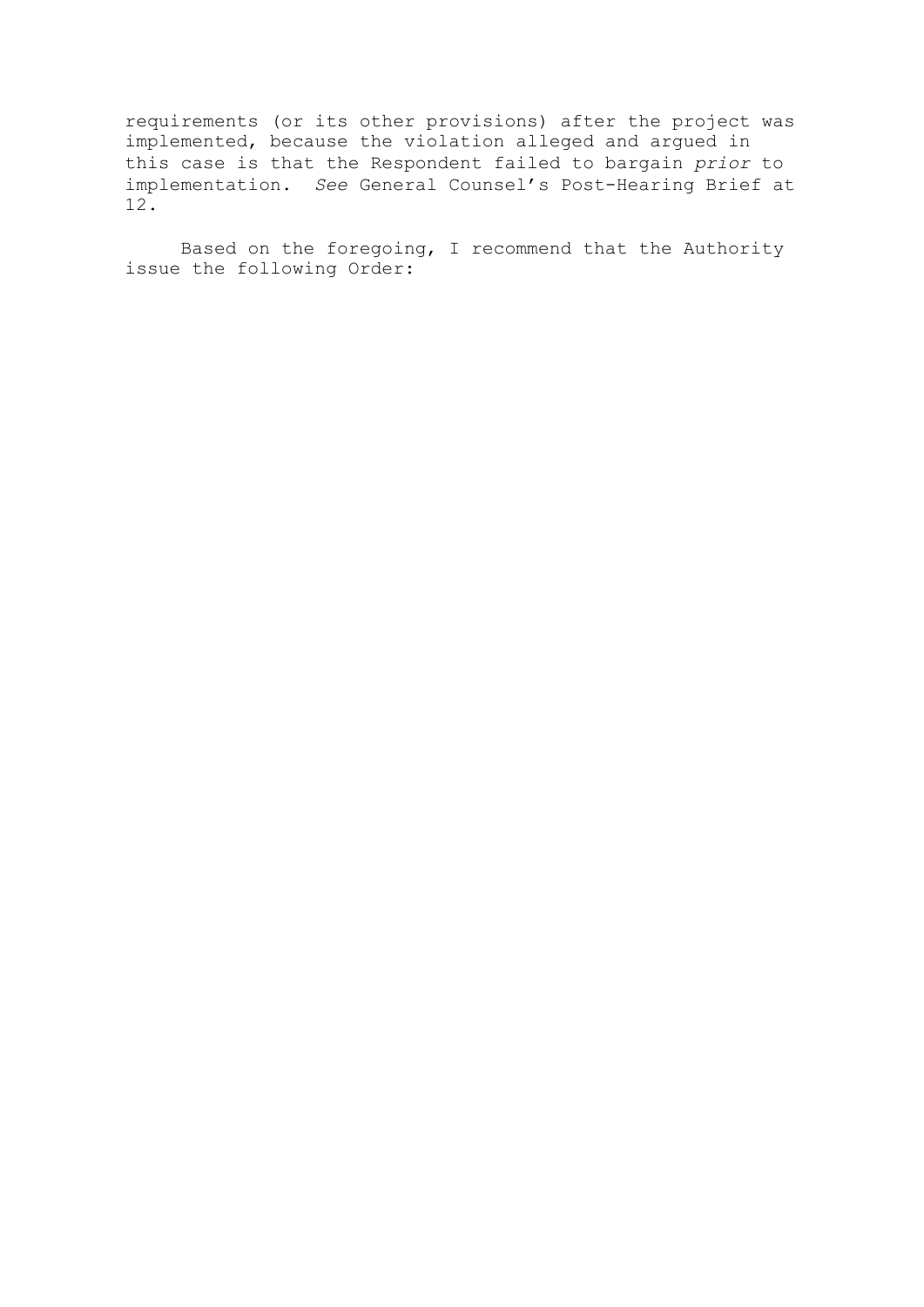### **ORDER**

IT IS ORDERED that the Complaint be, and hereby is, dismissed.

Issued, Washington, D.C., December 12, 2001

 $\overline{\phantom{a}}$  , where  $\overline{\phantom{a}}$  , where  $\overline{\phantom{a}}$  , where  $\overline{\phantom{a}}$  ,  $\overline{\phantom{a}}$  ,  $\overline{\phantom{a}}$  ,  $\overline{\phantom{a}}$  ,  $\overline{\phantom{a}}$  ,  $\overline{\phantom{a}}$  ,  $\overline{\phantom{a}}$  ,  $\overline{\phantom{a}}$  ,  $\overline{\phantom{a}}$  ,  $\overline{\phantom{a}}$  ,  $\overline{\phantom{a}}$  ,  $\overline{\phantom$ 

 RICHARD A. PEARSON Administrative Law Judge